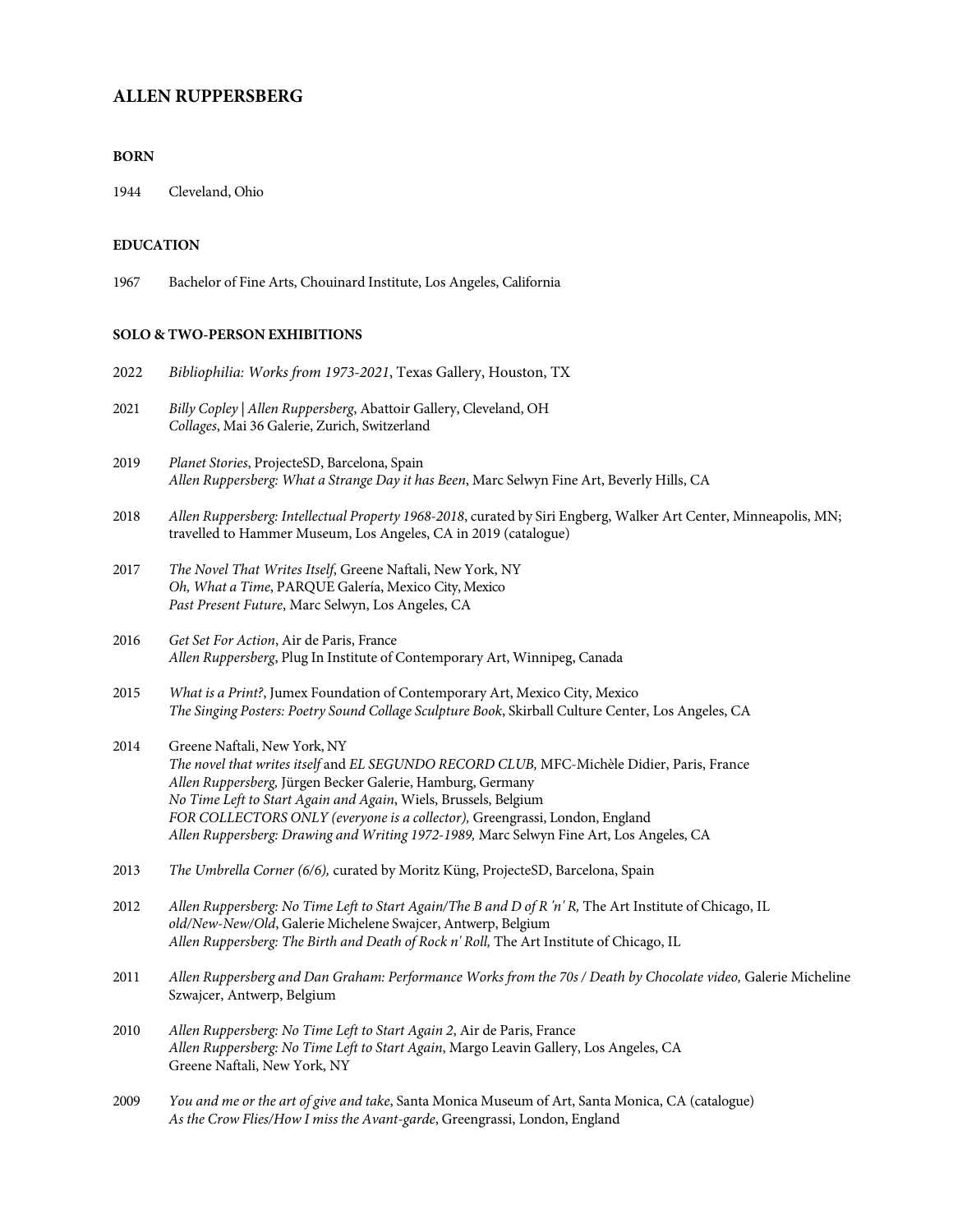- 2008 Camden Arts Centre, London, England *Allen Ruppersberg and Allan McCollum*, Studio Guenzani, Milan, Italy *Allen Ruppersberg: Selected Works*, Margo Leavin Gallery, Los Angeles, CA
- 2007 Alterations, Galerie Micheline Szwajcer, Antwerp, Belgium
- 2006 *The Singing Posters*, Nora Eccles Harrison Museum of Art, Utah State University, Logan, UT *Allen Ruppersberg: Photoworks 1970-73*, Margo Leavin Gallery, Los Angeles, CA *Allen Ruppersberg and Guy de Cointet*, Air de Paris, France *The Singing Posters*, University Art Museum, Berkeley, CA
- 2005 *One of Many - Origins and Variants*, Kunsthalle Düsseldorf, Düsseldorf, travelled to Dundee Contemporary Arts, Dundee, Scotland; Centro Andaluz de Arte Comtemporáneo, Seville, Spain, IAC Institut d'Art Contemporain, Villeurbanne, France (catalogue) *Free/Trade Art and Poetry*, Greengrassi, London, England *The Singing Posters, Parts II & III*, Jürgen Becker; Karin Günther/ Nina Borgmann Galleries, Hamburg, Germany *The New Five Foot Shelf,* Texas Gallery, Houston, TX *Line Drawings, Book Pages, Games and a Puzzle,* Christine Burgin Gallery, New York, NY
- 2004 *The Singing Posters*, Rice University, Sewall Gallery, Houston, TX *The New Five Foot Shelf and Other Projects,* Margo Leavin Gallery, Los Angeles, CA *The New Five Foot Shelf*, Frans Hals Museum, Haarlem, The Netherlands
- 2003 *The Singing Posters,* Studio Guenzani, Milan, Italy *The Singing Posters, Poetry/Sound/Collage/Sculpture/Book,* Gorney Bravin + Lee, New York, NY
- 2002 Galerie Micheline Szwajcer, Antwerp, Belgium *Drawings 1973-1980,* Christine Burgin Gallery, New York, NY *The New Five Foot Shelf,* Galerie Erna Hecey, Luxembourg
- 2001 Colby College Museum of Art (Skowhegan School), Waterville, Maine *The New Five Foot Shelf*, Galerie Micheline Szwajcer, Antwerp, Belgium *The Novel that Writes Itself; Honey I Rearranged* the Collection, Margo Leavin Gallery, Los Angeles, CA
- 2000 *The Novel That Writes Itself,* ArtPace, San Antonio *Honey, I Rearranged the Collection,* Christine Burgin Gallery, New York, NY
- 1999 Studio Guenzani, Milan, Italy *Allen Ruppersberg - One Man Show, Livres en tous genres,* Le Fonds Régional d'Art Contemporain Limousin, Limoges, France Chateau de Lavigny, Switzerland *Honey, I rearranged the collection while you were gone,* Greengrassi, London, England *The Novel That Writes Itself*, Institute of Visual Arts, University of Wisconsin, Milwaukee, WI
- 1998 *Letter to a Friend*, Margo Leavin Gallery, Los Angeles, CA
- 1997 *Letter to a Friend*, Portikus, Frankfurt am Main, Germany
- 1996 *Allen Ruppersberg: Proofs*, Le Fonds, Regional d'Art Contemporain, Nord Pas de Calais, Dunkerque, France *Where's Al?,* Magasin, Centre National d'Art Contemporain, Grenoble, France (catalogue) *Allen Ruppersberg,* Margo Leavin Gallery, Los Angeles, CA *Larry Johnson, Allen Ruppersberg,* Jay Gorney Modern Art, New York, NY
- 1994 Studio Guenzani, Milan, Italy Galerie Gabrielle Maubrie, Paris, France *Allen Ruppersberg*, Galerie de Expeditie, Amsterdam Raum für Aktueller Kunst, Vienna, Austria *Looking Backward. 2000–1887, Paintings, Sculpture, Drawings,* Jay Gorney Modern Art, New York, NY
- 1993 *How to Remember A Better Tomorrow,* Linda Cathcart Gallery, Santa Barbara, CA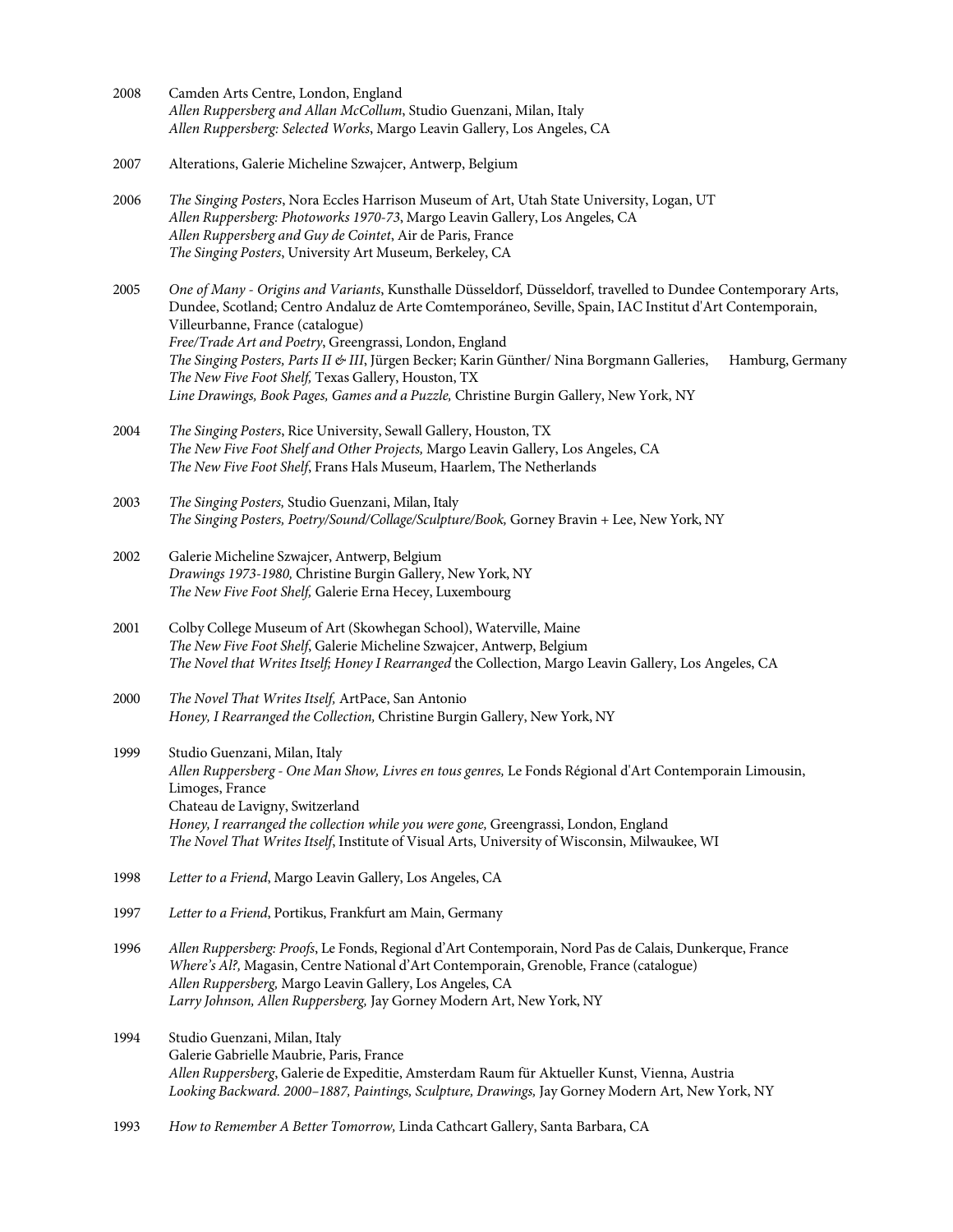Galerie Francoise Lambert, Milan, Italy *Siste Viator,* Musée d'art moderne et contemporain, Grenoble, France *What was literature?,* Jay Gorney Modern Art, New York Situation Gallery, London, England

- 1992 *Personal Art II, 1974, 85, 92,* Le Fonds Régional d'Art Contemporain Limousin, Limoges, France Galerie de Expeditie, Amsterdam, The Netherlands (catalogue) *The Difference Between Analytic and Poetic Language,* Galerie Paul Andriesse, Amsterdam, The Netherlands Galerie Daniel Buchholz, Cologne, Germany *Personal Art,* Christine Burgin Gallery, New York, NY
- 1991 *Allen Ruppersberg,* De Appel Foundation, Amsterdam, The Netherlands *The Myth of Metaphor,* Galerie Gabrielle Maubrie, Paris, France
- 1990 *Zoetrope from Andre Breton, Ponce de Leon and the Fountain of Youth,* Richard Kuhlenschmidt Gallery, Los Angeles, CA *Allen Ruppersberg*, Christine Burgin Gallery, New York, NY
- 1989 *How to Remember A Better Tomorrow,* John Weber Gallery, New York, NY
- 1988 *The Sky Above/The Mud Below,* James Corcoran Gallery, Los Angeles, CA *The Sky Above/The Mud Below,* Julian Preto Gallery, New York, NY *Allen Ruppersberg,* Christine Burgin Gallery, New York, NY
- 1987 *Nostalgia is Over: Allen Ruppersberg,* Hanes Art Center Gallery, University of North Carolina, Chapel Hill, NC
- 1986 *What are you Looking Art?,* Cash/Newhouse Gallery, New York, NY
- 1985 *Commercial Art,* Marian Goodman Gallery, New York, NY *Commercial Art,* James Corcoran Gallery, Los Angeles, NY *The Secret of Life and Death,* The Museum of Contemporary Art, Los Angeles, CA, traveled to The New Museum of Contemporary Art, New York, NY
- 1984 *How to Make Life More Interesting by Allen Ruppersberg*, West Beach Café, Venice, CA
- 1983 *Art Rolls/ Head Rolls/ Painting and Sculpture by Allen Ruppersberg*, James Corcoran Gallery, Los Angeles, CA
- 1982 *Searching for Passion and Sex (and Other Things)*, Los Angeles Institute of Contemporary Art, Los Angeles, CA
- 1980 *Some Marvellous Things: Andre Breton, Ponce de Leon, and the Fountain of Youth,* The Clocktower, New York, NY *Some Marvelous Thing,* The Institute for Art and Urban Resources Inc., New York, NY *Illustrations Vol. II,* The Texas Gallery, Houston, TX *Illustrations*, Marian Goodman Gallery, New York, NY
- 1979 Rosamund Felsen Gallery, Los Angeles, CA
- 1978 *Miscellaneous Men*, Art & Project, Amsterdam, The Netherlands *Illustrations,* The Texas Gallery, Houston, TX *A Play on Words, A Collection of Rare Books*, University of Southern California Library, Los Angeles, CA
- 1977 *The Picture of Dorian Gray*, Fort Worth Art Museum, Fort Worth, TX *Projects: Allen Ruppersberg,* Museum of Modern Art, New York, NY
- 1976 *A Collection of Letters/An Exhibition of Drawings,* Texas Gallery, Houston, TX *The End of Part I,* Claire Copley, Inc., Los Angeles, CA
- 1974 *Allen Ruppersberg,* Kabinett für Aktuelle Kunst, Bremerhaven, Germany *Allen Ruppersberg,* Claire S. Copley Gallery, Los Angeles, CA *Allen Ruppersberg,* MTL and Art and Project, Antwerp, Belgium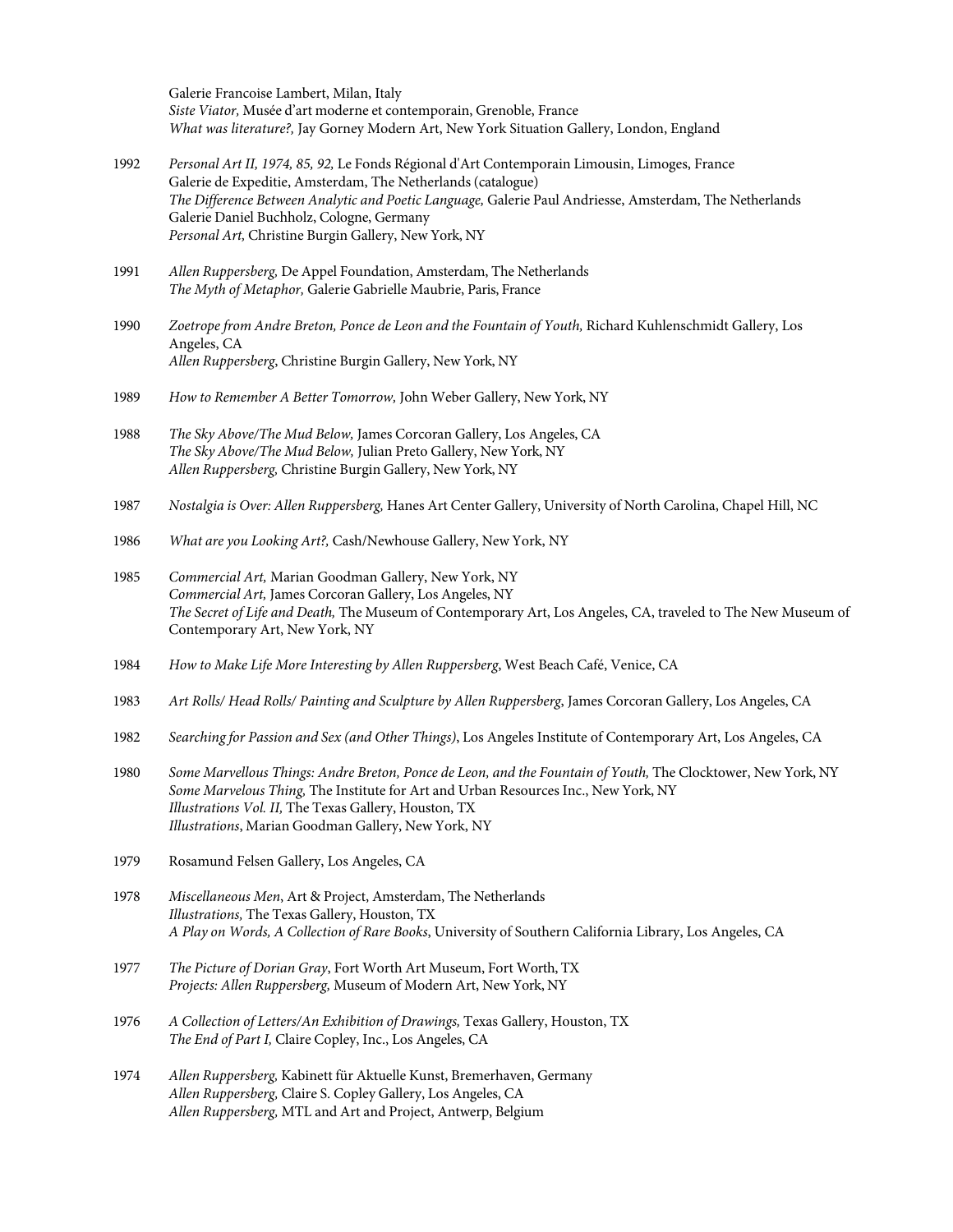- 1973 Information Gallery, University of California, Irvine, CA *Walden,* Galerie Yvon Lambert, Paris, France *Allen Ruppersberg*, Stedelijk Museum, Amsterdam, The Netherlands (catalogue) Galerie Francoise Lambert, Milan, Italy Situation Gallery, London, England
- 1972 Pomona College Art Gallery, Claremont, CA (catalogue) Market Street Program, Venice, CA
- 1971 Art & Project, Amsterdam, The Netherlands
- 1970 *Young Artist: Allen Ruppersberg*, Pasadena Art Museum, Pasadena, CA
- 1969 *Location Piece,* Eugenia Butler Gallery, Los Angeles, CA

### **GROUP EXHIBITIONS**

2021 *On the Edge: Los Angeles Art 1970s-1990s from the Joan and Jack Quinn Family Collection*, Bakersfield Museum of Art, CA *Closer to Life: Drawings and Works on Paper in the Marieluise Hessel Collection*, Hessel Museum of Art, Annandaleon-Hudson, NY *IT IS WHAT IT IS*, Mai 36 Galerie, Zurich, Switzerland *A Soft Seduction,* Schiavo Zoppelli Gallery, Milan, Italy

- 2019 *Grandfather: A Pioneer Like Us*, curated by Harold Szeemann, Swiss Institute, New York, NY *Political Affairs - Language Is Not Innocent*, Kunstverein in Hamburg, Germany *Another Music in a Different Kitchen: Studio Recordings / Records by Artists*, Karma Bookstore, New York, NY
- 2018 *From Artschwager to Zwack*, Texas Gallery, Houston, TX *West by Midwest*, curated by Michael Darling and Charlotte Ickes, Museum of Contemporary Art Chicago, IL FRONT International Cleveland Triennial for Contemporary Art, organized by Fred Bidwell, Michelle Grabner, and Jens Hoffmann, Cleveland, OH (catalogue)
- 2017 *Narrative Art*, curated by Paul Bernard, Lionel Bovier, and Julien Fronsacq, Museum of Modern and Contemporary Art, Geneva, Switzerland *Still(ed) Life: Part 2*, Texas Gallery, Houston, TX
- 2016 *L.A. Exuberance: New Gifts by Artists*, The Los Angeles County Museum of Art, CA *Beat Generation*, Centre Pompidou, Paris, France *Still Life with Fish: Photography from the Collection*, organized by Connie Butler and Emily Gonzalez-Jarrett, Hammer Museum, Los Angeles, CA
- 2015 *Mark My Words*, Gemini G.E.L. at Joni Moisant Weyl Gallery, New York, NY *Made in USA*, V-A-C Foundation, Moscow, Russia *Good Dreams, Bad Dreams – American Mythologies*, curated by Massimiliano Gioni, Aïshti Foundation, Beirut, Lebanon (catalogue) *Works on Paper*, Greene Naftali, New York, NY *Rotation 1: Contemporary Art From the Peter Norton Gift*, Kemper Art Museum, St. Louis, MO *Paris Photo Los Angeles*, Paramount Pictures Studios, Los Angeles, CA *Fold. Epilogue (The Library, the universe)*, Palace of Fine Arts, Paris, France *Exhibition^3: Documenta 5, Harald Szeemann, The Artists*, curated by David Platzker, University of Pittsburgh, PA *Feast: Radical Hospitality in Contemporary Art*, Weisman Art Museum, University of Minnesota, Minneapolis, MN *more Konzeption Conception now*, Museum Morsboich, Leverkusen, Germany
- 2014 *Literary Devices*, Fisher Landau Center of Art, Long Island City, New York, NY *Petals on the Wind,* Galerie Micheline Szwajcer, Brussels, Belgium *Bad Thoughts,* Stedelijk Museum, Amsterdam, The Netherlands *Legacy: The Emily Fischer Landau Collection,* San Jose Museum of Art, San Jose, CA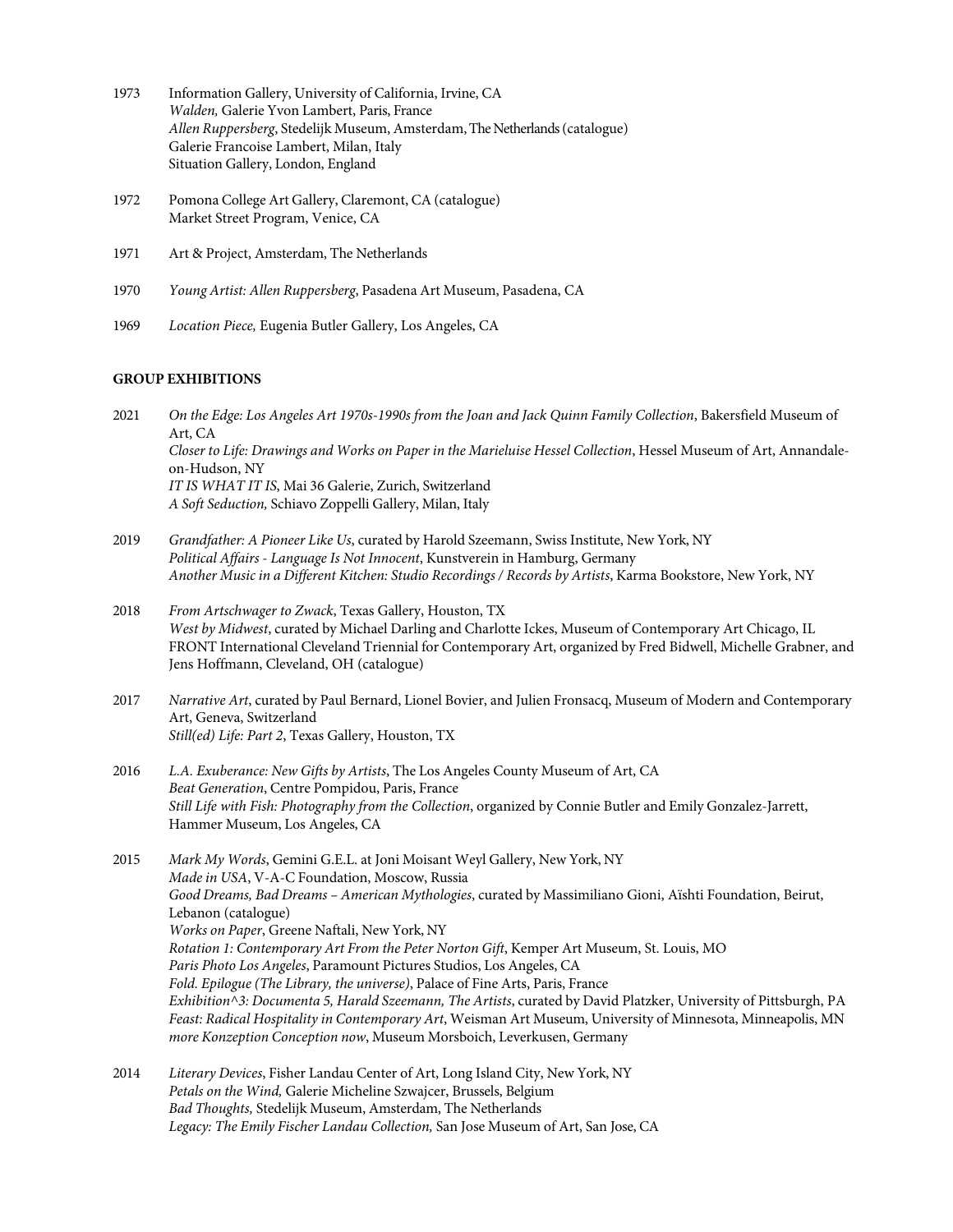*Sites of Reason: A Selection of Recent Acquisitions,* Museum of Modern Art, New York, NY *1984-1999. The Decade*, Centre Pompidou-Metz, France *The Crime Was Almost Perfect,* curated by Cristina Ricupero, Witte de With, Rotterdam, travelled to PAC Pavilion of Contemporary Art, Milan, Italy *Codex,* CCA Wattis Institute for Contemporary Arts, San Francisco, CA

- 2013 *In Parts,* curated by David Kiehl, Whitney Museum of Art, New York, NY *Paginations & Machinations,* Air de Paris, France *Drawing Time, Reading Time,* curated by Claire Gilman, The Drawing Center, New York, NY (catalogue) *Live in Your Head: When Attitudes Become Form*, curated by Germano Celant with Thomas Demand and Rem Koolhaas, Fondazione Prada, Venice, Italy *Kaboom! Comics in Art,* Weserburg Museum für modern Kunst, Bremen, Germany *Honey, I Rearranged the Collection,* Bronx Museum, New York, NY *Made in Space,* Gavin Brown's Enterprise, New York, NY
- 2012 *The Feverish Library,* organized in cooperation with Matthew Higgs, Friederich Petzel Gallery, New York, NY *The Living Years: Art after 1989,* Walker Art Center, Minneapolis, MN *Context Message,* Zach Feuer Gallery, New York, NY *Cultural Production,* Andrea Rosen Gallery, New York, NY

2011 *Legacy,* Fisher Landau Center for Art, Queens, NY *Light Years: Conceptual Art and the Photograph, 1964-1977,* The Art Institute of Chicago, IL *Library Science,* Artspace, New Haven, CT *Under the Big Black Sun: California Art 1974–1981*, Museum of Contemporary Art, Los Angeles, CA *State of Mind: New California Art Circa 1970*, Orange County Museum of Art, Newport Beach, CA; Travels to Berkeley Art Museum, Berkeley; travels to Bronx Museum of the Arts, New York; travels to Smart Museum of Art, University of Chicago, IL (catalogue) *It Happened at Pomona: Art at the Edge of Los Angeles 1969-1973, Part 2: Helene Winer at Pomona,* Pomona College Museum of Art, Pomona, CA (catalogue) *Entertainment*, Greene Naftali, New York, NY

2010 *The City Proper*, curated by James Welling, Margo Leavin Gallery, Los Angeles, CA *Laocoon II*, Contemporary Concerns, Vienna, Austria *Conjuring Houdini*, The Jewish Museum, New York, NY *The Last Newspaper*, New Museum, New York, NY *You Can't Get There From Here But You Can Get Here From There*, curated by Courtenay Finn, Apexart, New York, NY *Held up by Columns,* Renwick Gallery, New York, NY *Cette Année LA,* Galerie de la Marine, Nice, and Villa Arson, Nice, France *Human,* Musée d'Art Moderne et d'Art Contemporain, Nice, France *Works in Edition,* Margo Leavin Gallery, Los Angeles, CA *R for Replicant,* Kent & Vicki Logan Galleries, CCA Wattis Institute for Contemporary Arts, San Francisco, CA *Ear to Page*, Center for Book Arts, New York, NY *Between Here and There: Passages in Contemporary Photography*, The Metropolitan Museum, New York, NY *How Many Billboards? Art In Stead*, MAK Center, Los Angeles, CA *Selections from the MCA Collection*, Museum of Contemporary Art, Chicago, IL *Reading Standing Up*, Margo Leavin Gallery, Los Angeles, CA

- 2009 *William Leavitt, Allen Ruppersberg, Ger van Elk*, Margo Leavin Gallery, Los Angeles, CA *In & Out of Amsterdam: Travels in Conceptual Art, 1960-1976*, Museum of Modern Art, New York, NY (catalogue) *Living Color: Selections from the Collection*, Hirshhorn Museum and Sculpture Garden, Washington, D.C. *Consider the Lobster: And Other Essays*, CCS Bard Hessel Museum of Art, Annandale-on-Hudson, NY *Compass in Hand: Selections from The Judith Rothschild Foundation Contemporary Drawings Collection*, Museum of Modern Art, New York, NY *No Bees, No Blueberries*, Harris Lieberman, New York, NY
- 2008 *PAYDAY*, Greene Naftali, New York, NY *Hotel California*, Vallois, Paris, France *La Petite Histoire,* curated by Gyonata Bonvicini, Kunstraum Noe, Vienna, Austria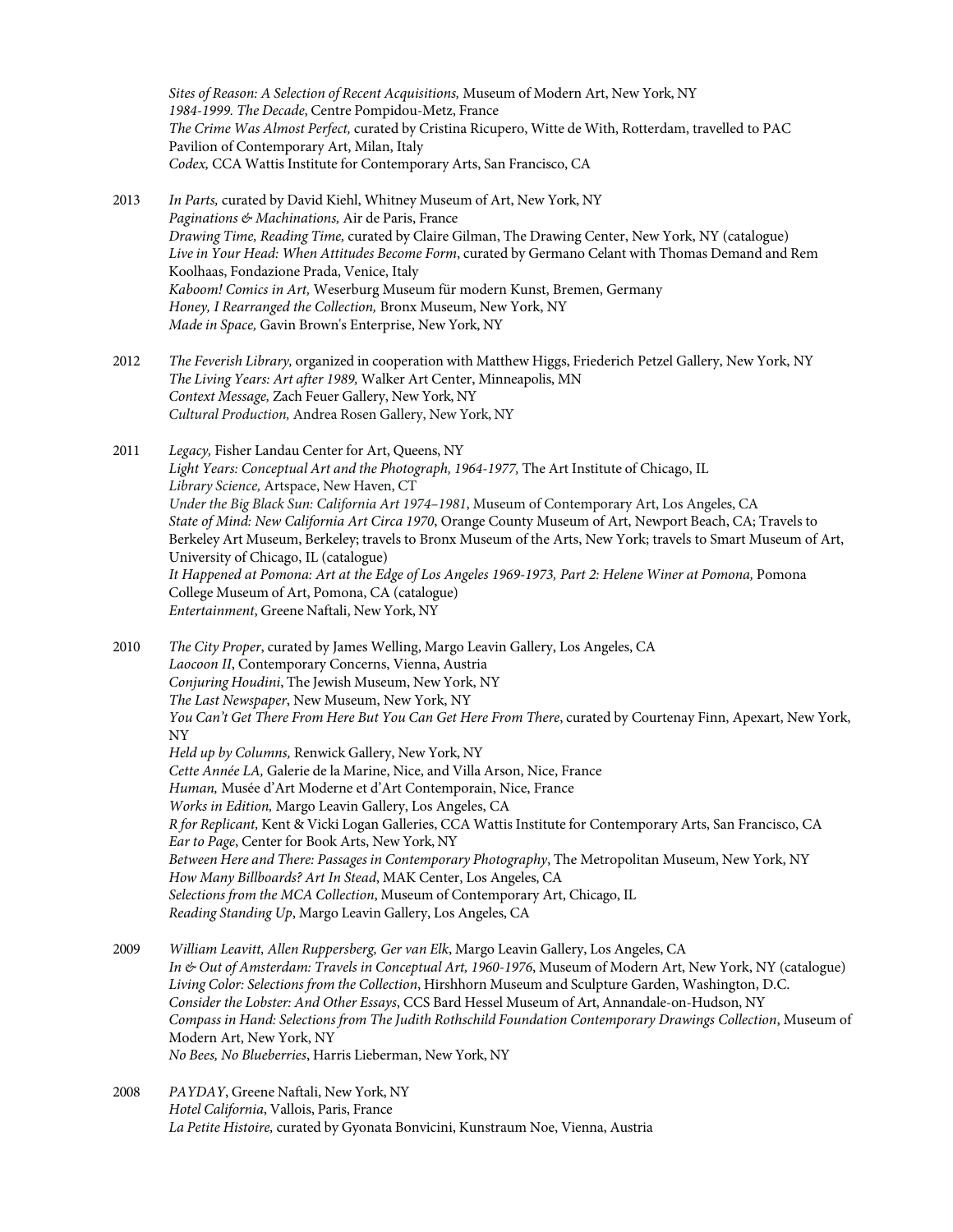| 2007 | Summer 2007: William Leavitt, Allen Ruppersberg, Mungo Thomson, Margo Leavin Gallery, Los Angeles, CA<br>Romantischer Konzeptualismus/Romantic Conceptualism, curated by Jörg Helser, Kunsthalle Nürnberg, Nuremberg,<br>Germany<br>If Everybody had an Ocean: Brian Wilson: An Art, curated by Alex Farquarson, Tate St. Ives, Cornwall, England<br>Corpus Humorous, curated by Katie Herzog Pasadena City College, Pasadena, CA<br>Open and Shut, curated by Maxwell G. Graham, Skestos Gabrielle Gallery, Chicago, IL                                                                                                                                                                                                                                                                                                                                                                                                                                                                                                                                                                                                               |
|------|----------------------------------------------------------------------------------------------------------------------------------------------------------------------------------------------------------------------------------------------------------------------------------------------------------------------------------------------------------------------------------------------------------------------------------------------------------------------------------------------------------------------------------------------------------------------------------------------------------------------------------------------------------------------------------------------------------------------------------------------------------------------------------------------------------------------------------------------------------------------------------------------------------------------------------------------------------------------------------------------------------------------------------------------------------------------------------------------------------------------------------------|
| 2006 | Kunst aus Los Angeles, Kunstverein Braunschweig, Braunschweig, Germany<br>Grey Flags, curated by Anthony Huberman and Paul Pfeiffer, Sculpture Center, Long Island City, NY<br>Los Angeles, 1955-1985, Centre Pompidou, Paris, France<br>Elusive Materials, New Langton Arts, San Francisco, CA<br>Stories: Narrative/Story Art from the 70ties, Konrad Fischer Galerie, Düsseldorf, Germany                                                                                                                                                                                                                                                                                                                                                                                                                                                                                                                                                                                                                                                                                                                                           |
| 2005 | Conceptual Photography from the Collection, Laguna Art Museum, Laguna Beach, CA<br>Lyon Biennial of Contemporary Art, Lyon, France<br>From A to B and Back Again, Galerie chez Valentin, Paris, France<br>Recent Acquisitions from the Athenaeum's Artists' Books and Artworks Collection, Athenaeum Music & Arts Library, La<br>Jolla, CA<br>Un Art de Lecteurs, Galerie Art & Essai, Universite Rennes 2 - Haute Bretagne, Rennes, France<br>Ascenseur Pour Rio, Fonds regional d'art contemporain de Bourgogne, Dijon, France<br>Simon Moretti presents Spring/Summer, program pro'gram, London, England<br>Private View 1980-2000: Collection Pierre Huber, Musee cantonal des Beaux Arts, Lausanne, France                                                                                                                                                                                                                                                                                                                                                                                                                        |
| 2004 | Art & Project Bulletin + Continuous Project + Allen Ruppersberg, Centre National de L'Estampe et de L'Art Imprime,<br>Chatou, France<br>ISONETHINGBETTERTHANANOTHER, Galerie Aurel Scheibler, Cologne, Germany<br>YA-T-IL Un Commissaire pour Sauver L'Exposition?, Galerie Georges-Philippe & Nathalie Vallois, Paris, France<br>My Modern Summer, Galerie Paul Andriesse, Amsterdam, The Netherlands<br>Sign Language, Museum of Contemporary Art, The Geffen Contemporary, Los Angeles, CA<br>$H_2O(x) + 6$ , Margo Leavin Gallery, Los Angeles, CA<br>Playlist, Palais de Tokyo, Paris, France<br>100 Artists See God, curated by John Baldessari & Meg Cranston, The Jewish Museum San Francisco, San Francisco,<br>traveled to Laguna Art Museum, Laguna Beach; Institute of Contemporary Arts, London; Contemporary Art Center<br>of Virginia, Virginia Beach; Albright College Freedman Art Gallery, Reading; Cheekwood Museum of Art, Nashville,<br>TN<br>Penelope attend Ulysse, centre d'art contemporain George Pompidou, Cajarc, France<br>The New Five Foot Shelf, Frans Hals Museum de Hallen, Haarlem, The Netherlands |
| 2003 | The Last Picture Show: Artists Using Photography, 1960-1982, Walker Art Center, Minneapolis, MN; traveled to UCLA<br>Hammer Museum, Los Angeles; MARCO, Vigo, Spain; Fotomuseum Winterthur, Winterthur; Miami Art Central,<br>Miami, FL<br>25 <sup>th</sup> International Biennial of Graphic Art, curated by Christophe Chevix, Ljubjana, Slovenia<br>Raid the Icebox, Margo Leavin Gallery, Los Angeles, CA<br>UCLA Hammer Museum, Los Angeles, CA<br>A Perilous Space, Magnani, London, England                                                                                                                                                                                                                                                                                                                                                                                                                                                                                                                                                                                                                                     |
| 2002 | Quasi Come: The Beauty of Fake and Forgery in Literature and Art, Instituto Italiano di Cultura, Los Angeles, CA<br>Cowboys, Indians & The Big Picture, McMullen Museum, Boston College, Boston, MA<br>To Whom It May Concern, Logan Galleries, CCAC Wattis Institute for Contemporary Arts, San Francisco, CA<br>Memorial Signs for the Present, Merghelynckmuseum, Ypres, Belgium<br>My Modern Summer, Galerie Paul Andriesse, Amsterdam, The Netherlands<br>Cadavre Exquis, Galerie Georges Phiippe & Nathalie Vallois, Paris, France<br>David Deutsch, Emil Lukas, Fabian Marcaccio, Alexis Rockman, Allen Ruppersberg, Jessica Stockholder, Gorney Bravin<br>+ Lee, New York, NY<br>ConArt, Site gallery, Sheffield, England<br>JRP Editions, Raum Aktueller Kunst, Vienna, Austria                                                                                                                                                                                                                                                                                                                                               |

2001 *A Private Reading, The Book as Image and Object*, Senior and Shopmaker Gallery, New York, NY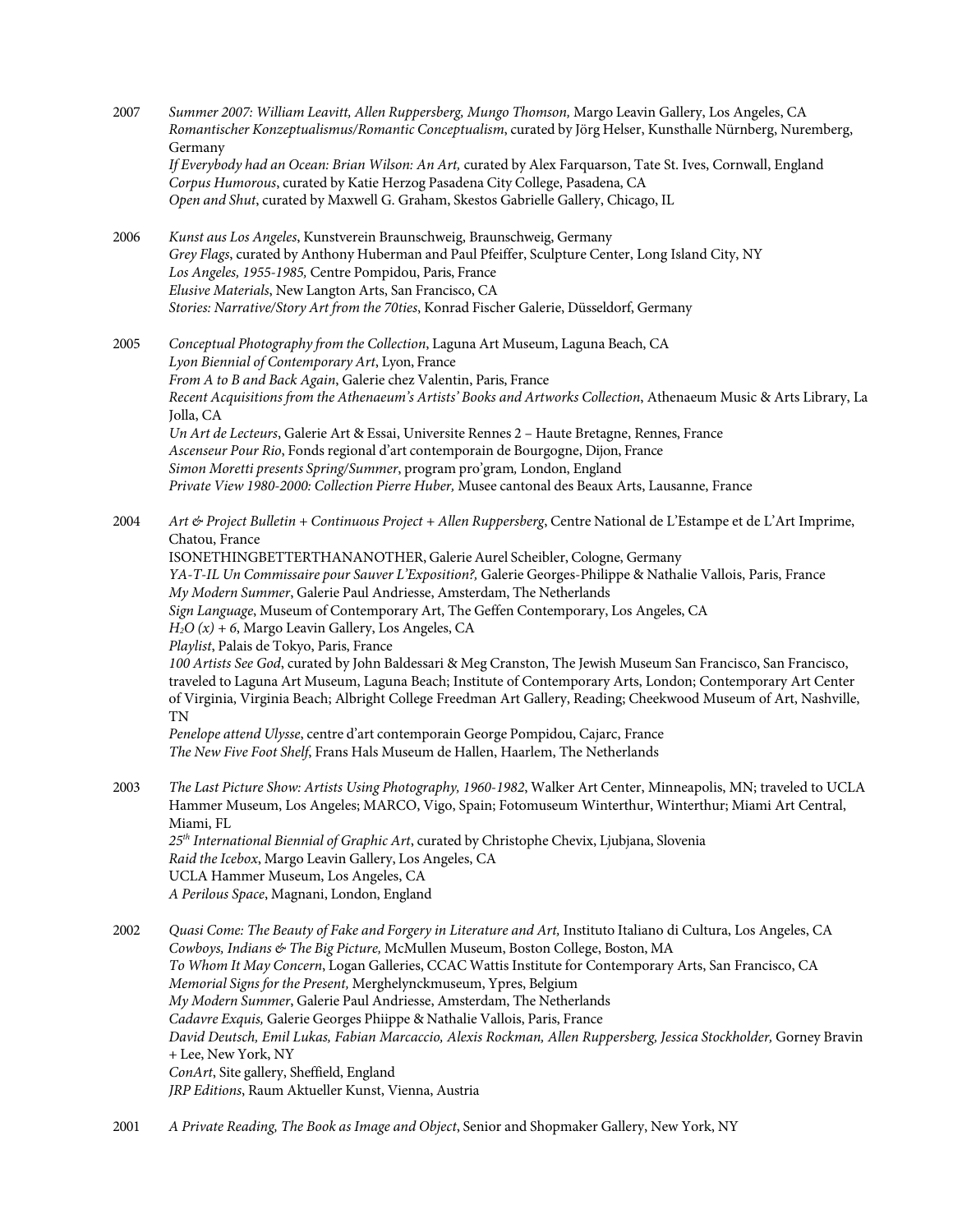*Chouinard; A Living Legacy,* Oceanside Museum of Art, Oceanside, CA *Art Express; art minimal et conceptuel américain: état d'une collection,* Musée d'art moderne et contemporain (Mamco), Geneva, Switzerland

2000 *Das Gedächtnis der Kunst: Geschichte und Erinnerung in der Kunst der Gegenwart,* Schirn Kunstalle Frankfurt and Historisches Museum, Frankfurt am Main, Germany *Protest and Survive,* curated by Matthew Higgs and Paul Noble, Whitechapel Art Gallery, London, England (catalogue) *Library,* Margo Leavin Gallery, Los Angeles, CA *Poesie ove Sneeuwwitje, Pfft…,*Museum voor Moderne Kunst Arnhem, Arnhem, The Netherlands *Zig-Zag*, Le Fonds Regional d'Art Contemporain, Picardie, Amiens, France *too early too late,* Margo Leavin Gallery, Los Angeles, CA *LA,* Monika Sprüth Galerie, Cologne, Germany *The Big G Stands for Goodness: Corita Kent's 1960s POP,* curated by Michael Duncan Harriet and Charles, Luckman Fine Arts Gallery, California State University, Los Angeles, traveled to Nora Eccles Harrison Museum of Art, Utah State University, Logan; Donna Beam Fine Art Gallery, University of Nevada, Las Vegas; Art Gallery, University of Texas, San Antonio, TX 1999 *Los Angeles*, Galerie Sabine Knust, Munich, Germany

*Allan McCollum, Al Ruppersberg, Andy Warhol, Wallace Berman and Jeff Koons,* Nicole Klagsbrun*,* New York, NY *Changement d'air*, Musée d'Art Moderne, Villeneuve d'Ascq, France *Sordid Sentimental*, The Manchester Metropolitan University, Manchester, England *Story*, curated by Elyse Goldberg, AC Project Room, New York, NY *Transmute*, curated by Joshua Decter, Museum of Contemporary Art, Chicago, IL *Oeuvres de la collection du FRAC Centre*, Le Fonds Régional d'Art Contemporain des Pays de la Loire, Nantes, France *Wallace Berman, Kenneth Goldsmith, Allen Ruppersberg,* Gorney Bravin + Lee, New York, NY *Radical P.A.S.T.: Contemporary Art in Pasadena 1960-1974; Southern California Art: 1969-1974, Process as the Muse,*  Armory Center for the Arts, Pasadena, CA

1998 *Life lessons, How Art Can Change Your* Life, Laguna Art Museum, Laguna Beach, CA *Patchwork in Progress 4 - Siste Viator (Stop Traveller),* Musée d'Art Moderne et Contemporain, Geneva, Switzerland *One Step Backwards,* curated by Brigitte Oetker and Christiane Schneider, Centre genèvois de gravure contemporaine, Geneva, Switzerland *Mai 98, Positions in Contemporary Art since the 60s,* Josef-Haubrich-Kuntshalle, Cologne, Germany *TransFiction I: Point Blank,* Charim Klocker, Vienna, Austria *The Everyday Sublime*, Barbara Krakow Gallery, Boston, MA *Serio Ludere: Oeuvres de la collection du F.R.A.C. Rhône-Alpes*, Les Halles, Ecole Nationale des Beaux-Arts, Lyon, France *Oeuvres de la collection du F.R.A.C. Poitou-Charentes*, Le Fonds Régional d'Art Contemporain, Marseille, France (catalogue) Video Reference Library, David Zwirner Gallery, New York, NY *L'Hypothèse du tableau volé,* Musée d'Art Moderne et Contemporain, Geneva, Switzerland *90069,* Margo Leavin Gallery, Los Angeles, CA 1997 *The Best of All Possible Worlds,* curated by Kasper König and Klaus Bussman, Skulptur Projekte, Münster, Germany *Collaboration/Transformation: Lithographs from the Hamilton Press,* Montgomery Gallery, Pomona College, Claremont; traveled to Fred Jones Jr. Museum of Art, The University of Oklahoma, OK (catalogue) *West Coast: la Photographie Américaine dans la Collection du Fonds Régional d'Art Contemporain Poitou-Charentes,* Hôtel Saint-Simon, Angoulême, France *Fake Ecstasy with Me,* Museum of Contemporary Art, Chicago, IL *The View from Denver,* curated by Dianne Vanerlip, Museum Moderne Kunst, Vienna, Austria *l'Espace Construit: Collection du F.R.A.C. Centre,* Musée des Beaux-Arts d'Orléans, le Carré St. Vincant, Scène National, l'Institut d'Arts Visuels, Orléans, France

*Sunshine & Noir. Art in LA 1960 - 1997,* Louisiana Museum of Modern Art, Humlebaek, Denmark; traveled to Kunstmuseum Wolfsburg, Wolfsburg; Castello di Rivoli, Turin; UCLA at The Armand Hammer Museum, Los Angeles, CA (catalogue)

*Lyon Bienale,* curated by Harold Szeemann, Lyon, France

*Moment Ginza,* Magasin, Centre National d'Art Contemporain, organized by Dominique Gonzalez-Foerster, Grenoble, France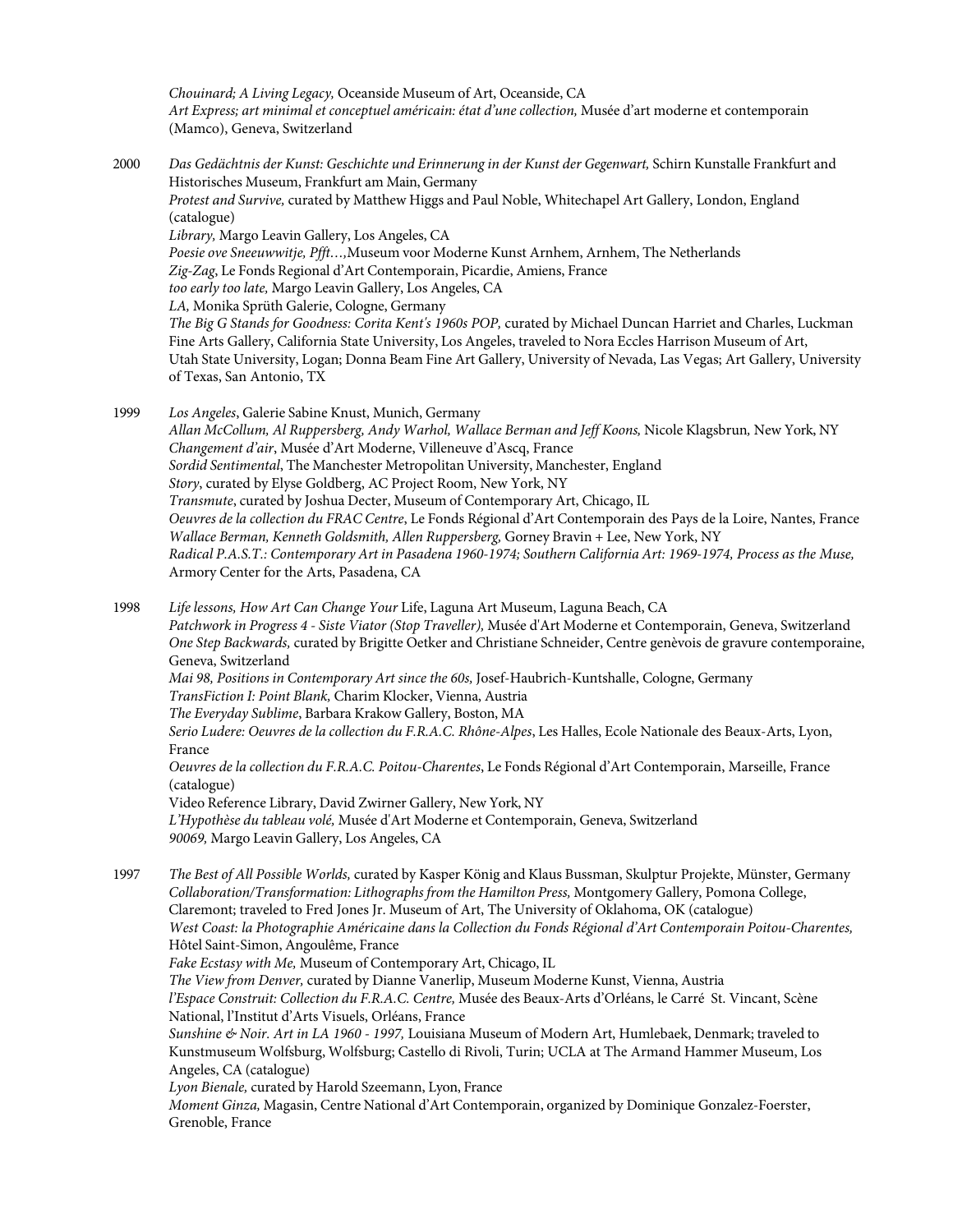*Art Lab: 13 Curators / One Collection,* curated by first year students, Center for Curatorial Studies, Bard College, Annandale-On-Hudson, NY

*SLAD: Jean Blackburn, Jeanne Dunning, Rochelle Feinstein, Allen Ruppersberg, Jim Shaw, Thomas Trosch, Lisa Yuskavage,* curated by Janice Krasnow and Mary Jones, Apex Art, New York, NY (catalogue) *A Singular Vision: Prints from Landfall Press,* Museum of Modern Art, New York, NY

1996 *Paul McCarthy, Paul Noble, Allen Ruppersberg,* Jay Gorney Modern Art, New York, NY *Some Recent Acquisitions,* The Museum of Modern Art, New York, NY *Just Past: The Contemporary in MoCA's Permanent Collection 1975-1996,* The Museum of Contemporary Art, Los Angeles, CA *Art at the End of the 20th Century: Selections from the Whitney Museum of American Art,* National Gallery, Alexander Soutzos Museum, Athens, Greece *Thinking Print: Books to Billboards, 1980-95,* Museum of Modern Art, New York, NY *Some Grids,* Los Angeles County Museum of Art, Los Angeles, CA *Disneyland After Dark,* Kunstamt Kreuzberg/Bethanien, Berlin, Germany *Hall of Mirrors: Art and Film Since 1945,* The Museum of Contemporary Art, Los Angeles; traveled to The Wexner Center for the Arts, Columbus; Palazzo delle Esposizioni, Rome; Museum of Contemporary Art, Chicago, IL *Acquiring Minds: Contemporary Art in Santa Barbara Collections*, curated by Michael Darling and Nancy Doll, Santa Barbara Contemporary Arts Forum, Santa Barbara, CA *Reel Works: Artists Films and Videos of the '70's,* Museum of Contemporary Art, Miami, FL *Controfigura,* Studio Guenzani, Milan, Italy 1995 *Drawings from the Collection of Agnes Gund,* The Century Association, New York *25 Years: An Exhibition of Selected Works,* Margo Leavin Gallery, Los Angeles, CA *Photocollages,* Le Consortium, Dijon, France *1965-1975: Reconsidering the Object of Art,* The Museum of Contemporary Art, Los Angeles, CA *Commercial Art - Christian Marclay, Allen Ruppersberg, Alexis Smith,* Galerie Paule Anglim, San Francisco, CA *Untitled (Reading Room),* Margo Leavin Gallery, Los Angeles, CA *Dialogues de Paix,* curated by Adelina von Fürstenberg Parc de l'Ariana and Palais des Nations, United Nations, Geneva, Switzerland *Works by Raul Guerrero, William Leavitt and Allen Ruppersberg,* Gallery 3770 Park Boulevard, San Diego, CA *Articulations: Forms of Language in Contemporary Art,* Fisher Landau Center, Long Island City, New York, NY 1994 *Cocido y Crudo,* curated by Dan Cameron, Museo Nacional Centro de Arte Reina Sofía, Madrid, Spain *Five Longish Wood Sculptures,* Feature, New York, NY *In the Field: Landscape in Recent Photography,* Margo Leavin Gallery, Los Angeles, CA *Drawn in the 70s,* curated by Ted Bonin, Brooke Alexander Gallery, New York, NY *The Century of the Multiple,* Deichtorhallen, Hamburg, Germany *Paper Work*, John Weber Gallery, New York, NY *Sortir da sa Réserve,* Galerie Gabrielle Maubrie, Paris, France *Sea Change: Benefit for Franklin Furnace,* Josh Baer Gallery, New York, NY *Tekenwerk / Drawing,* Galerie Paul Andriesse, Amsterdam, The Netherlands *Ideas and Objects: Selected Drawings and Sculptures from the Permanent Collection,* curated by Adam Weinberg and Beth Venn, The Whitney Museum of American Art, New York, NY *L'Hiver de l'Amour,* ARC, Musée d'Art Moderne de la Ville de Paris; P.S.1 Museum, curated by Elein Fleiss, Dominique Gonzalez-Foerster, Bernard Joisten, Jean-Luc Vilmouth and Olivier Zahm, Long Island City, NY *For 35 Years: Brooke Alexander Editions,* Museum of Modern Art, New York, NY *Crime,* curated by Deborah Ripley, Solo Impression Inc. / Solo Gallery, New York, NY *Sampler: Southern California Video Tape Collection 1970–1993,* curated by Paul McCarthy Studio Guenzani, Milan, Italy *Don't Look Now,* curated by Joshua Decter, Thread Waxing Space, New York, NY 1993 *Tables: Selections from the Lannan Foundation Collection,* Lannan Foundation, Los Angeles, CA *Sampler: Southern California Video Tape Collection, 1970–1993,* curated by Paul McCarthy, David Zwirner Gallery, New York, NY *Restaurant,* curated by Marc Jancou, Restaurant-Bar La Bocca, Paris *Hotel Carlton,* curated by Hans-Ulrich Obrist, Hotel Carlton, Paris, France *Summer Reading,* Texas Gallery, Houston, TX *Sonsbeek 93,* Arnhem, The Netherlands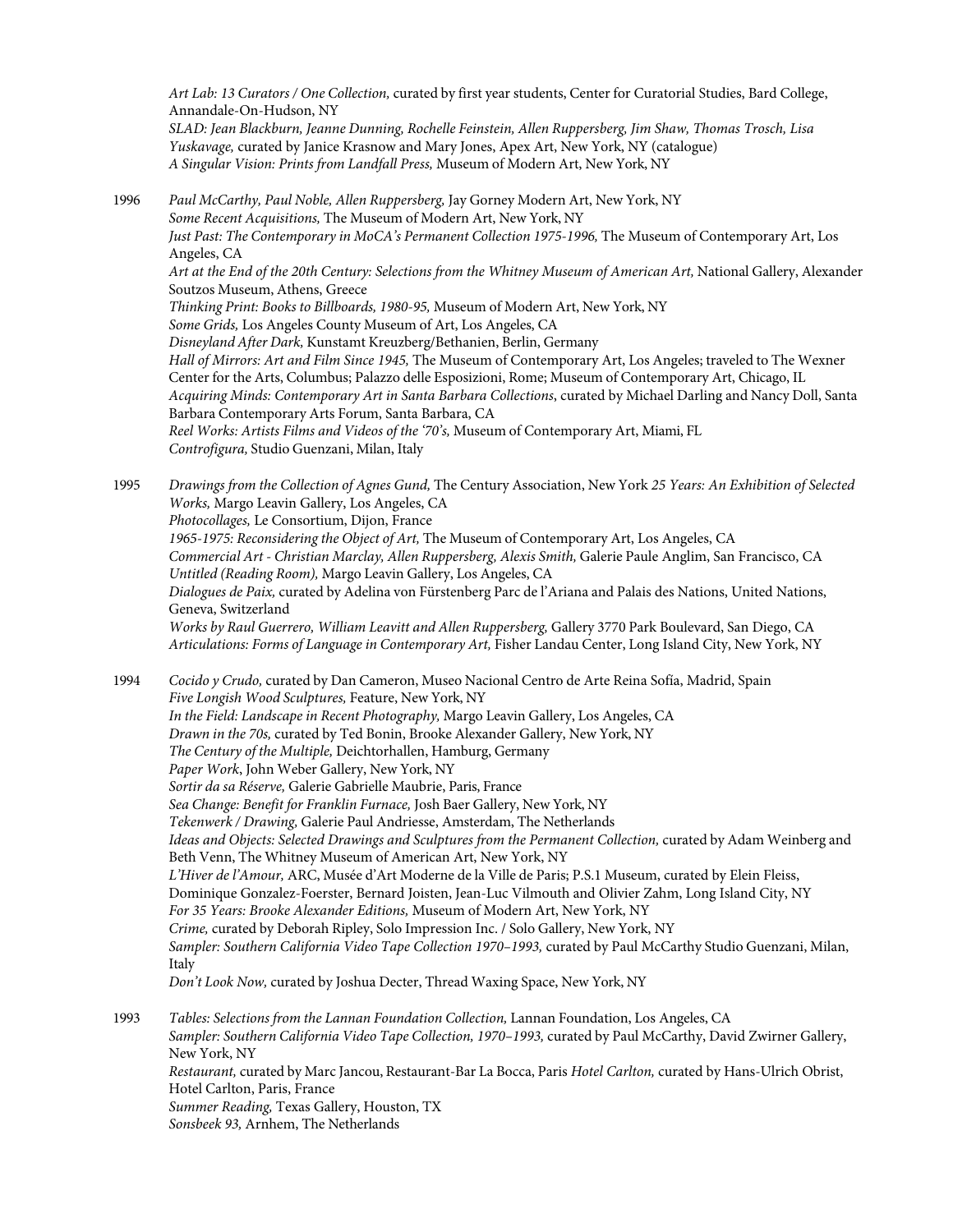*Moving,* De Appel Foundation, Amsterdam, The Netherlands *Rendez–vous manqués,* Galerie Gabrielle Maubrie, Paris, France *Paul Etienne Lincoln, Andrew Topolski, Frans Jacobi, Angela Bohnen, Allen Ruppersberg,* Galerie Von der Tann, Berlin, Germany *The Elusive Object: Recent Sculpture from the Permanent Collection of The Whitney Museum of American Art,* Whitney Museum of American Art at Champion, Stamford, CT *Sculpture and Multiples,* Brooke Alexander Gallery and Brooke Alexander Editions, New York, NY *Hans–Peter Feldmann, Rodney Graham, Allen Ruppersberg,* 303 Gallery, New York, NY 1992 *Postcards from Alphaville: Jean-Luc Godard in Contemporary Art*, curated by Meyer Raphael Rubenstein, MoMA P.S. 1, Long Island City, New York, NY *Proof: Los Angeles Art and the Photograph, 1960-1980,* Laguna Art Museum, Laguna Beach, CA (catalogue) *One + One,* La Galerie du Mois, Paris, France *Harry Shunk/Projects,* Musée d'Art Moderne et d'Art Contemporain, Pier 18, Nice, France *Brain: Internal Affairs,* Beatrixziekenhuis Gorinchem, Gorinchem, The Netherlands (catalogue) *Lincoln, Topolski, Jacobi, Bohnen, Allen Ruppersberg*, Galerie Von Der Tann, Berlin, Germany *Tattoo Collection,* Air de Paris and Galerie Urbi et Orbi, Paris, June – July; traveled to Galerie Daniel Buchholz, Cologne; Andrea Rosen Gallery, New York; L'Art dans la Peau, C.R.D.C. Nantes, France *Drawings,* Stuart Regen Gallery, Los Angeles, CA *Overlays,* Louver Gallery, New York, NY *One Leading to Another,* 303 Gallery, New York, NY 1991 *A Passion for Art,* Tony Shafrazi Gallery, New York, NY *Just what is it that makes today's homes so different, so appealing?,* curated by Dan Cameron, The Hyde Collection, Glens Falls, NY (catalogue) *L'Esprit Bibliothèque,* organized by Les Editions Belle Haleine, Paris, La Galerie du Mois, Paris, France (catalogue) *Artist's Books from A to Z,* curated by David Lee Center for Book Arts, New York, NY *1969,* curated by Robert Nickas, Daniel Newburg Gallery, New York, NY *The Invisible Body,* curated by Alan Jones, Rempire Fine Art and Gallery, New York, NY *Recent Editions by Gallery Artists,* Christine Burgin Gallery, New York, NY *Letters,* Christine Burgin Gallery, New York, NY *No Man's Time,* Villa Arson Nice, France (catalogue) *Nightlines,* Centraal Museum Utrecht, Germany (catalogue) *Biennial 1991,* Whitney Museum of American Art, New York, NY (catalogue) *The Fetish of Knowledge,* curated by Jim Hyde, Real Art Ways, Hartford, CT *Outside America: Going into the 90's,* curated by Collins & Milazzo, Fay Gold Gallery, Atlanta, GA(catalogue) *Collage: New Applications,* curated by William Zimmer, Lehman College Art Gallery, New York, NY *Group Show,* Landfall Press, Chicago, IL *Karen Kilimnik, Raymond Pettibon, Allen Ruppersberg,* 303 Gallery, New York, NY *Los Angeles 1970-75,* Christine Burgin Gallery, New York, traveled to Richard Kuhlenschmidt Gallery, Los Angeles, CA *20th Century Collage – A Survey Exhibition,* Margo Leavin Gallery, Los Angeles, traveled to Centro Cultural Arte Contemporaneo, Mexico City; Musée d'Art Moderne et d'Art Contemporain, Nice, France *In the Beginning*, curated by William Radawec, Cleveland Center for Contemporary Art, Cleveland, OH 1990 *Word As Image,* Milwaukee Art Museum, Milwaukee; traveled to Contemporary Arts Museum, Houston, TX *Re–Framing Cartoons: In & Out of Context,* Loughelton Gallery, New York, NY *Hollywoodland, f*iction/nonfiction, New York, NY *Art Conceptuel, Formes Conceptuelles,* Galerie 1900-2000, Paris, France (catalogue) *All Quiet on the Western Front*, curated by Collins and Milazzo*,* Galerie Antoine Candau, Paris, France *Brooke Alexander Editions: Selected Publications 1969-1989,* Brooke Alexander Editions, New York, NY *Black and White: Works on Paper,* Linda Cathcart Gallery, Santa Barbara, CA *Boys and Girls, Men and Women,* Addison Gallery of American Art, Phillips Academy, Andover, MA *Crossing the Line: Word & Image in Art,* Montgomery Gallery, Pomona College, Claremont, CA *Pharmacy,* curated by Cliff Benjamin, Jan Kesner Gallery, Los Angeles, CA *The Last Laugh: Irony, Humor, Self-Mockery and Derision,* Massimo Audiello Gallery, New York, NY *Information,* curated by Robert Nickas, Terrain Gallery, San Francisco, CA *Unrealism,* Paul Kasmin Gallery, New York, NY

1989 *Amerikarma,* curated by Don Levin, Hallwalls Contemporary Arts Center, Buffalo, NY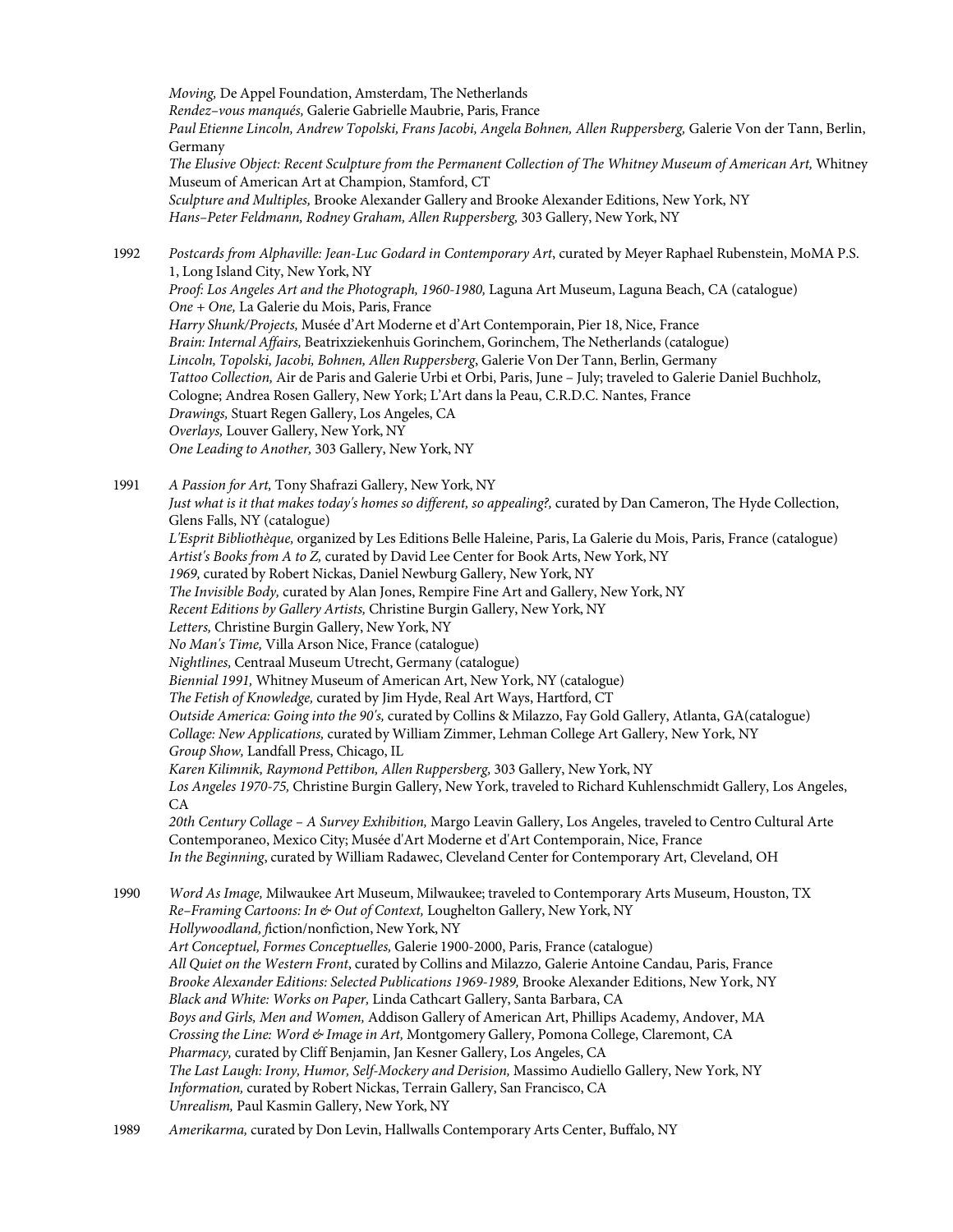*Double Take: Advertising Reconsidered,* curated by Hudson Contemporary Arts Center, Buffalo, NY *Jessica Diamond, Mike Kelley, Allen Ruppersberg,* Christine Burgin Gallery, New York, NY *A Good Read: The Book as Metaphor,* Barbara Toll Gallery, New York, NY *New York Winners,* The BMW Gallery, New York, NY *Constructing a History: A Focus on the Permanent Collection,* The Museum of Contemporary Art, Los Angeles, CA *Words in Print,* Landfall Press, Chicago, IL *Seeing is Believing,* Christine Burgin Gallery, New York, NY

- 1988 *The First Generation, 1940-1962,* James Corcoran Gallery, Santa Monica; Shoshana Wayne Gallery, Santa Monica, CA *The Second Generation, 1957-87,* series of three exhibitions titled: *Lost and Found in California: Decades of Assemblage Art,* curated by Sandra Leonard Starr *Life Like,* curated by Marvin Heiferman, Lorence Monk Gallery, New York, NY *A Drawing Show,* curated by Jerry Saltz, Cable Gallery, New York, NY
- 1987 *L A. Hot & Cool,* M.I.T. List Visual Arts Center, Cambridge, MA *Art Against AIDS,* Multiple Galleries, New York, NY *Collection Agnes et Frits Becht,* Centre Regional d'Art Contemporain Midi, Pyrenees, France *Perverted By Language,* curated by Robert Nickas Hillwood, Art Gallery, Long Island University, Greenvale, NY (catalogue) *L.A. Hot and Cool: Pioneers,* Bank of Boston Art Gallery, Cambridge, MA
- 1986 *Faculty Exhibition,* University of North Carolina, Chapel Hill, NC *Group Show,* Cash/Newhouse Gallery, New York, NY *When Attitude Becomes Form,* Bess Cutler Gallery, New York, NY *Awards in the Visual Arts,* Neuberger Museum, State University of New York, Purchase, NY *Altered States,* Procter Arts Center, Bard College, Annandale-on-Hudson, NY
- 1985 *Language and Art,* New Langton Arts, San Francisco, CA *Imagine There's a Future,* Attack Gallery, Los Angeles, CA *Group Show,* Marian Goodman Gallery, New York, NY
- 1984 *The Becht Collection: Visual Art from the Agnes and Frits Becht Collection,* Stedelijk Museum, Amsterdam, The Netherlands
- 1983 *Imagine There's a Future,* Attack Gallery, Los Angeles, CA *Inaugural Show,* Marian Goodman Gallery, New York, NY *Language, Drama, Source, and Vision,* The New Museum of Contemporary Art, New York, NY
- 1981 *Shift L.A. / N.Y.,* Newport Harbor Art Museum, Newport Beach, CA, traveled to Neuberger Museum, State University of New York, Purchase, NY (catalogue) *Stay Tuned,* The New Museum of Contemporary Art, New York, NY (catalogue) *Preview– New Works,* Marian Goodman Gallery, New York, NY
- 1980 *Richard Artschwager, Claes Oldenburg, Allen Ruppersberg,* J. Walter Thompson, New York, NY
- 1979 *From Allen to Zucker,* Texas Gallery, Houston, TX *Christmas in July,* Rosamund Felsen Gallery, Los Angeles, CA *American Exhibition,* Art Institute of Chicago, IL (catalogue) *History/Religion/Biography,* Rosamund Felsen Gallery, Los Angeles, CA *Los Angeles – Toronto Exchange,* A.C.T., Toronto, Canada, with Los Angeles Institute of Contemporary Art, CA *With a Smile,* Marian Goodman Gallery, New York, NY
- 1977 *Book Works,* The Museum of Modern Art, New York, NY *American Narrative Story Art,* Contemporary Arts Museum, Houston, traveled to Santa Barbara; University Art Gallery, Berkeley; Winnipeg Art Center, Winnipeg; New Orleans Contemporary Art Center, LA(catalogue) *The Artist's Book,* Mandeville Art Gallery, University of California, San Diego, CA *Theodoran Awards: Nine Artists,* Solomon R. Guggenheim Museum, New York, NY (catalogue) *Paper Art,* Pomona College Art Gallery, Claremont, CA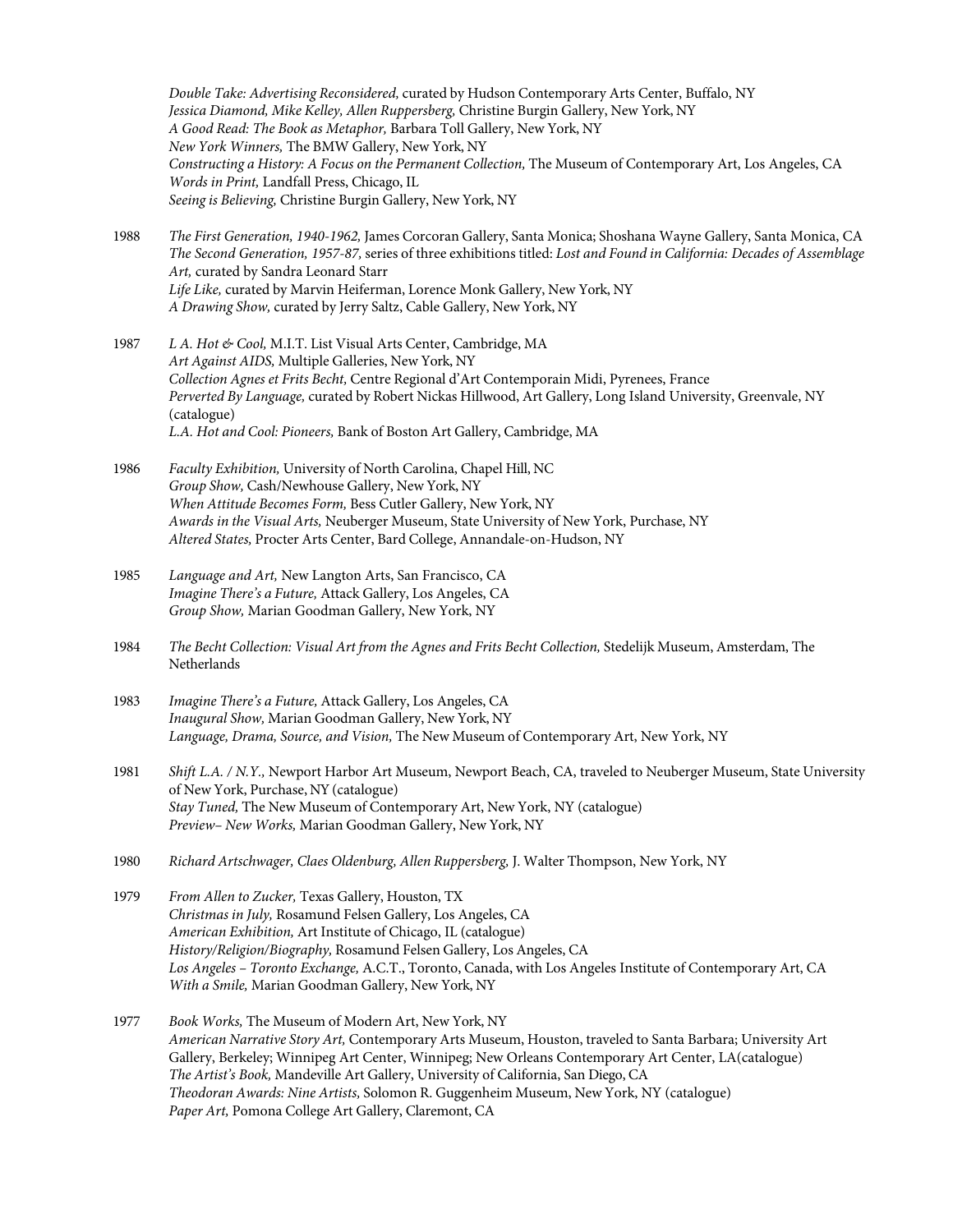- 1976 *Group Show,* Art & Project, Amsterdam, The Netherlands *California Painting and Sculpture: The Modern Era,* San Francisco Museum of Modern Art, San Francisco. Traveled to: National Collection of Fine Arts, Smithsonian Institution, Washington, D.C. *Art & Project Show,* Fine Arts Building, New York, NY *Exhibitions and Presentations,* Los Angeles Institute of Contemporary Art, CA *Los Angeles: Selections from the Art Landing Service,* Museum of Modern Art, New York, NY *Via Los Angeles,* Portland Center for the Visual Arts, Portland, OR *Painting and Sculpture in California: The Modern Era,* Smithsonian Institution, Washington, D.C.
- 1975 *Collector's Choice: Where I've been - Where I'm Going,* Los Angeles Institute of Contemporary Art, Los Angeles, CA *Environment and the New Art: 1960-75,* University of California at Davis, CA *Verbal / Visual,* University of California, Santa Barbara, CA *Biennial Exhibition,* Whitney Museum of American Art, New York, NY
- 1974 *December Drawing Show,* Claire Copley Gallery, Los Angeles, CA *Selections from Cirrus Editions, Ltd.,* Los Angeles County Museum of Art, Los Angeles, CA *Contemporary Idioms: Some New Los Angeles Galleries,* University of California, Santa Barbara, CA *Ger van Elk, William Leavitt, Allen Ruppersberg,* M.T.L./Art & Project, Amsterdam, The Netherlands *Artisti della West Coast,* Francoise Lambert, Milan, Italy
- 1973 *Artist's Books,* Moore College of Art, Philadelphia, PA *Festival of Contemporary Arts: Videotapes by Artists,* Allen Memorial Art Museum, Oberlin College, Oberlin, NY *Contemporanea,* Parcheggio di Villa Borghese, Rome, Italy
- 1972 *12 Statements: Beyond the 60's,* The Detroit Institute of Arts, MI (catalogue) *Book as Artwork,* Nigel Greenwood, London, England *Documenta V*, Kassel, Germany (catalogue)
- 1971 *Pier 18,* Museum of Modern Art, New York, NY *24 Young Los Angeles Artists,* Los Angeles County Museum of Art, CA
- 1970 *Studio Show,* Helene Winer, Los Angeles, CA *1970 Annual Exhibition: Contemporary American Sculpture,* Whitney Museum of American Art, New York, NY *Continuing Surrealism,* La Jolla Museum of Art, CA *Art in the Mind,* Allen Memorial Art Museum, Oberlin College, NY (catalogue)
- 1969 *Art After Plans,* Kunsthaus Hamburg, Germany *Plans and Projects as Art / Plane und Projecte als Kunst,* Kunsthalle Bern, Switzerland *The Appearing / Disappearing / Image / Object,* Newport Harbor Art Museum, Balboa, CA *Konzeption / Conteption,* Stadtisches Museum Schosz Morsbroich, Leverkusen, Germany *955,000,* Vancouver Art Gallery, Vancouver, WA (catalogue) *557,087,* Seattle Art Museum Pavilion, Seattle, WA *Number 7,* Paula Cooper Gallery, New York, NY *Conception / Perception,* Eugenia Butler Gallery, Los Angeles, CA *Live in Your Head / When Attitudes Become Form,* curated by Harald Szeemann, Kunsthalle Bern, Switzerland *One Month,* Seth Siegelaub Fine Art
- 1967 *New Directions,* Westside Jewish Community Center, Los Angeles, CA
- 1966 *Two Man Show,* Gallery 66, Los Angeles, CA

#### **PERMANENT INSTALLATIONS**

- 1994 Psychiatric Centre Amsterdam, Sloten, The Netherlands *Sculpture Path Nordhorn,* Stadtische Galerie Nordhorn, Germany De Appel. Amsterdam, The Netherlands, permanent library floor installation
- 1993 Stichting Arnhemse Openbare en Gelderse Wetenschappelijke Bibliotheek, Arhem, *Siste Viator,* The Netherlands
- 1991 *Evening Time is Reading Tim*e, City of Utrecht, The Netherlands, outdoor lighted street signs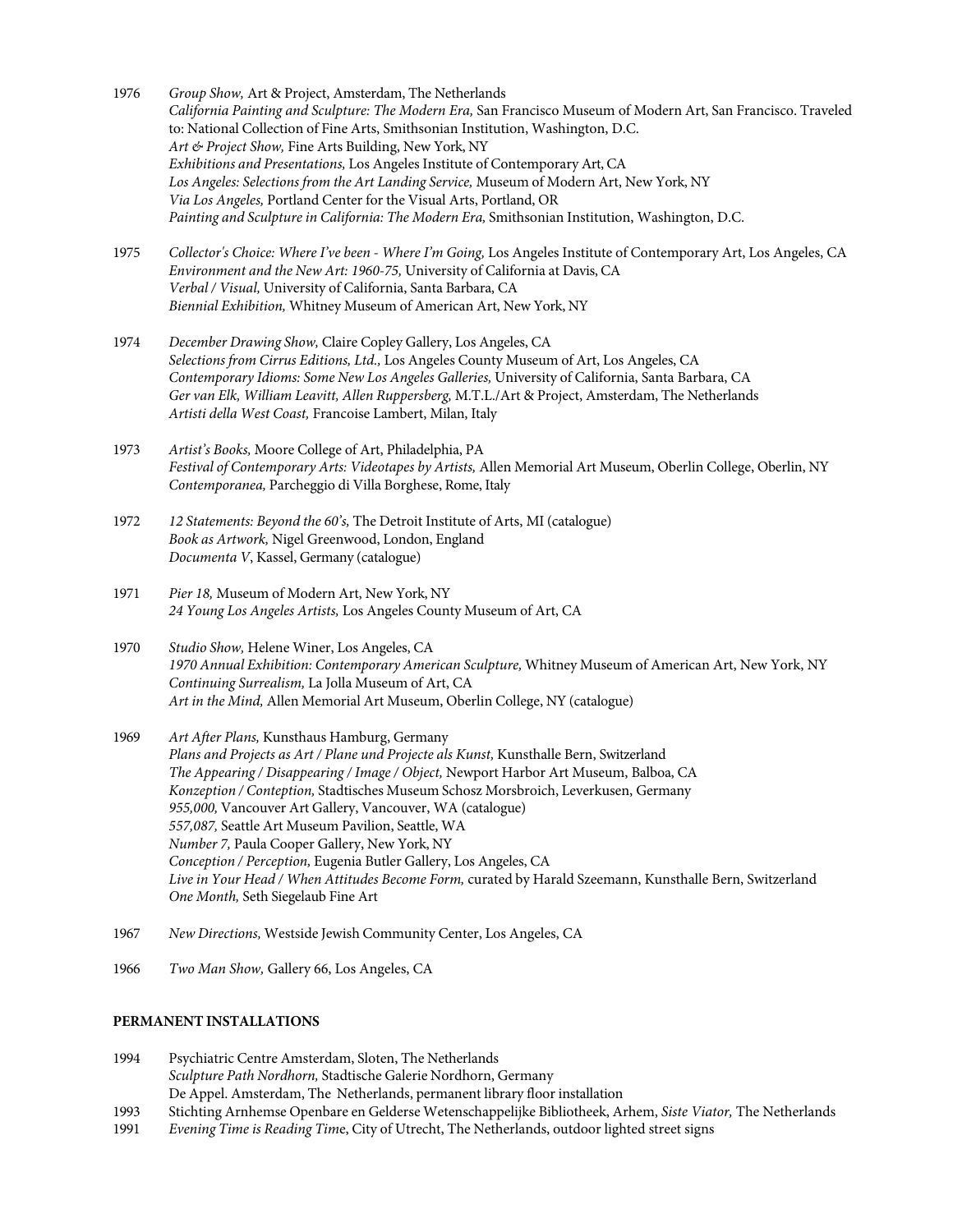### **TEMPORARY PUBLIC INSTALLATIONS**

2012 YOU *AND ME,* High Line Park, New York, NY

#### **PROJECTS**

- 2004 *The New Five-Foot Shelf (Web Project)* with Dia Arts Center, New York, NY
- 1998 City-wide project for Kunsthalle Basel and Laurenz House Foundation, Switzerland
- 1984 *How to Make Life More Interesting,* West Beach Cafe, Los Angeles, CA
- 1979 *Al's Cafe (Reheated),* Rosamund Felsen Gallery, Los Angeles, CA
- 1978 *The Novel That Writes Itself*
- 1971 *Al's Grand Hotel,* Los Angeles, CA
- 1969 *Al's Cafe,* Los Angeles, CA

#### **VIDEOTAPES**

- 1995 *As Far As We Have Come,* site-specific installation with video tapes for *Dialogues of Peace: United Nations' 50th Anniversary Exhibition,* Parc de l'Ariana and Palais des Nations, Geneva, Switzerland
- 1986 *The Secret of Life & Death: Allen Ruppersberg,* by Peter Kirby 1973 *A Lecture on Houdini (For Terry Allen)*

## **WRITINGS AND PUBLISHED PROJECTS BY ALLEN RUPPERSBERG**

- 2022 "Allen Ruppersberg on Margo Leavin." *Artforum*. January: 27.
- 2009 "Best of 2009: Walker Evans, Metropolitan Museum of Art, New York," *Artforum*. December: 188-191.
- 2007 "Allen Ruppersberg Curates: First Though Best Thought –Allen Ginsberg," *Artforum.* March: 288-297.
- 1992 *Our House is very Beautiful at Night,* Alti Novri (Utrecht), Vol. 2, No. 1.
- 1988 *Art Paper,* Artist's Page, September. *Art Paper,* Artist's Page, April.
- 1979 *Burning Issues,* Paris Review, #75, Spring.
- 1978 *Miscellaneous Men,* Bulletin, Art & Project, Amsterdam.
- 1977 *Institute for Art & Urban Resources,* Bulletin.
- 1976 *View, Crown Point Press.*<br>1973 *Thank You Dr. Duchamp*.
- 1973 *Thank You Dr. Duchamp,* Bulletin 67, Art & Project, Amsterdam.

### **SELECTED ARTICLES**

- 2021 Seed, John. "How Joan and Jack Quinn Built a Major Art Collection Based on Friendship." *Hyperallergic*. 27 December: Web.
	- Litt, Steven. "Abattoir gallery salutes Cleveland native Allen Ruppersberg, giant of Conceptual art, and friend Billy Copley." *Cleveland*. 17 October: Web.
- 2019 "Questionnaire: Allen Ruppersburg." *Frieze*. September: 191.
	- Diner, Eli. "Here's Al: Eli Diner on Allen Ruppersberg at the Hammer Museum, Los Angeles." *Texte zur Kunst*. June: 204-207.
	- Stromberg, Matt. "Allen Ruppersberg, a Conceptual Artist in Love with the Physical World." *Hyperallergic*. 27 March: Web.
	- Knight, Christopher. "Review: The Allen Ruppersberg show at the Hammer Museum is a don't-miss tour de force." *Los Angeles Times*. 28 February: Web.
	- Griffin, Jonathan. "Hammer Museum dishes up a feast for Allen Ruppersberg's first major US show in 30 years. *The Art Newspaper*. 16 February: Web.
	- Mosconi, Joseph."Summer Days: Retracing Conceptual Artist Allen Ruppersberg's Steps Through 1970s LA." *Frieze*. 14 February: Web.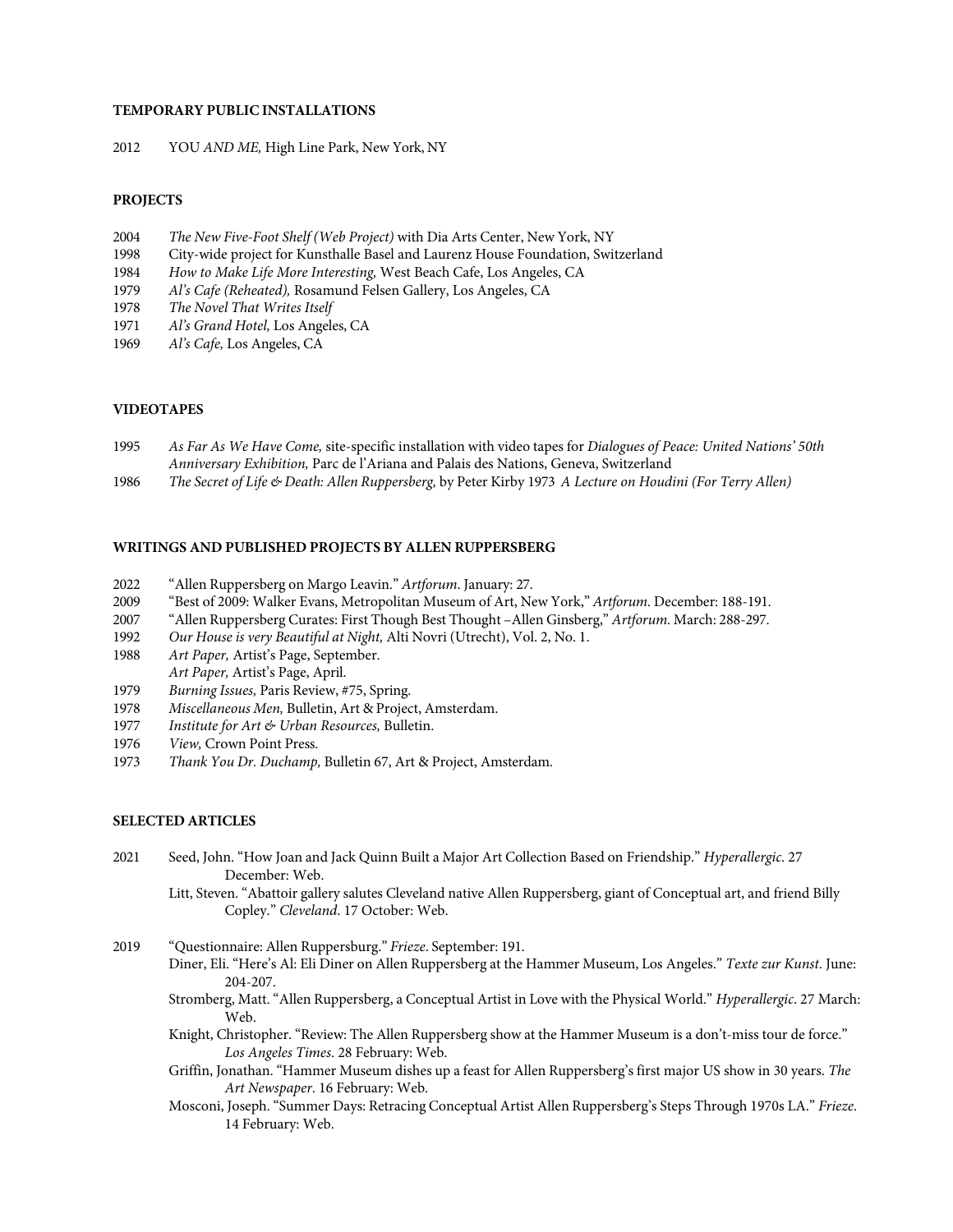- 2018 Mackler, Lauren."Allen Ruppersberg Walker Art Center." *Artforum*. September: 297. Heinrich, Will. "Cleveland Triennial Is an Artistic Scavenger Hunt With Civic Pride." *The New York Times*. 13 August: Web. "Allen Ruppersberg with Constance Lewallen." *The Brooklyn Rail*. May: 23-28. "From the Archives: Allen Ruppersberg's Excruciatingly Real Myths." *ARTnews*. 6 April: Web. Ollman, Leah. "In the Studio: Allen Ruppersberg." *Art in America*. March: 92-99. Stewart-Halevy, Jacob. "California Conceptualism's About-Face." *October*. Spring: 75, 77-79, 90, 95-97. Holte, Michael Ned."Allen Ruppersberg: Intellectual Property 1968-2018." *Artforum*. January: 77.
- 2017 Ollman, Leah. "Wit and wordplay abound in the comic collages of Allen Ruppersberg." *Los Angeles Times*. 21 March: Web. Sanders, Jay. "Jay Sanders on Allen Ruppersberg." *Art in America.* August.
- 2016 Alemani, Cecilia. Interview with Dan Piepenbring. "Beautiful Mayhem." *Frieze Week New York*. April: 59-63.
- 2014 "Allen Ruppersberg." *The New Yorker*. December: 22 & 29. "Allen Ruppersberg." *Art in America* 29 November: Web. Cernuschi, Stefano."Books." *Mousse*, Issue 41, Oct/Nov: 222. Griffin, Jonathan. "Los Angeles, 1970s style." *The Art Newspaper.* 8 May: 7. Herbert, Martin. "Previewed: Allen Ruppersberg." *ArtReview* May: 28. Johnson, Ken. "Words That Do More Than Signify." *The New York Times* 4 July: C19. Kennedy, Randy. "A Hotel With Spirit From 1971." *The New York Times* 10 May: Web. Kennedy, Randy. "Grand Hotel Reopens, But Only for 4 Nights." 9 May: C23. Mackler, Lauren. "Allen Ruppersberg's Sourcebook: Reanimating the 20<sup>th</sup> Century. *Bomb* Fall: 24. Pogrebin, Robin. "Influences and Exhibitions." *The New York Times* 29 November: AR4. "Previewed: Allen Ruppersberg, Wiels, Brusels." *ArtReview* May: 28. Schad, Ed."Allen Ruppersberg: *Drawings and Writings: 1972-1989*." *ArtReview.* Summer: Web. Swanson, Carl. "The Strangeness of After-Hours at the Frieze Art Fair." *New York Magazine.* 12 May: Web. Tumlir, Jan. "Allen Rupperberg: Marc Selywn Fine Art." *Artforum* September: 383.
- 2013 Boucher, Brian. "Allen Ruppersberg Shows New York the Way." *Art in America* 12 February: Web. Cotter, Holland. "West Coast Art (Not Laid-Back)." *The New York Times* 12 July: C21, C24. Dumbadze, Alexander. *Bas Jan Ader: Death Is Elsewhere*. Chicago: The University of Chicago Press. Macmillan, Kyle. "Allen Ruppersberg." *Art in America.* 6 January: Web. Pollack, Maika. "'State of Mind: New California Art Circa 1970' at the Bronx Museum of the Arts." *GalleristNY.* 16 July: Web. Russeth, Andrew. "'Made in Space' at Gavin Brown's Enterprise and Venus over Manhattan." *GalleristNY* 23 July: Web. Scott, Andrea. "Critic's Notebook: Vital Signs." *The New Yorker.* 11 & 18 February: 18. Smith, Roberta. "Made in Space." *New York Times.* 2 August: C25. Vogel, Carol. "'You' on a Billboard." *The New York Times.* 18 January: C29. 2012 Lehrer-Graiwer, Sarah. "It Happened at Pomona Art at the Edge of Los Angeles 1969-1973." *Artforum.* January: 227. Woodward, Richard B. "Snapshot of a Movement." *The Wall Street Journal.* 17 January: Web. Worley, Sam. "Allen Ruppersberg's back pages." *Chicago Reader.* 2 October: Web. 2011 Bernadini, Andrew. "There's hope that this is more than some scraps of paper and a jumble of printed words: the art and ephemera of Allen Ruppersberg," *Mousse,* 29: 173-179. 2010 Court, David. "And Other Essays." *CMagazine*, Issue 105. Spring: 38-39. Sanchez, Michael. "What Can I Do But Enumerate Old Themes?: On Allen Ruppersberg at Greene Naftali, New York," *Texte zur Kunst*, June: 147-149.

Taft, Catherine. "Allen Ruppersberg: Santa Monica Museum of Art," *Artforum*. March: 242-243. Viegener, Matias. "Allen Ruppersberg: You and Me or The Art of Give and Take." *X- Tra, Contemporary Art Quarterly*, Vol. 12, No. 3: 59-63.

2009 Ellegood, Anne, "Best of 2009, Top Ten," *Artforum*, December, 204-205. Higgs, Matthew, "Best of 2009," *Artforum*, December, 176-177.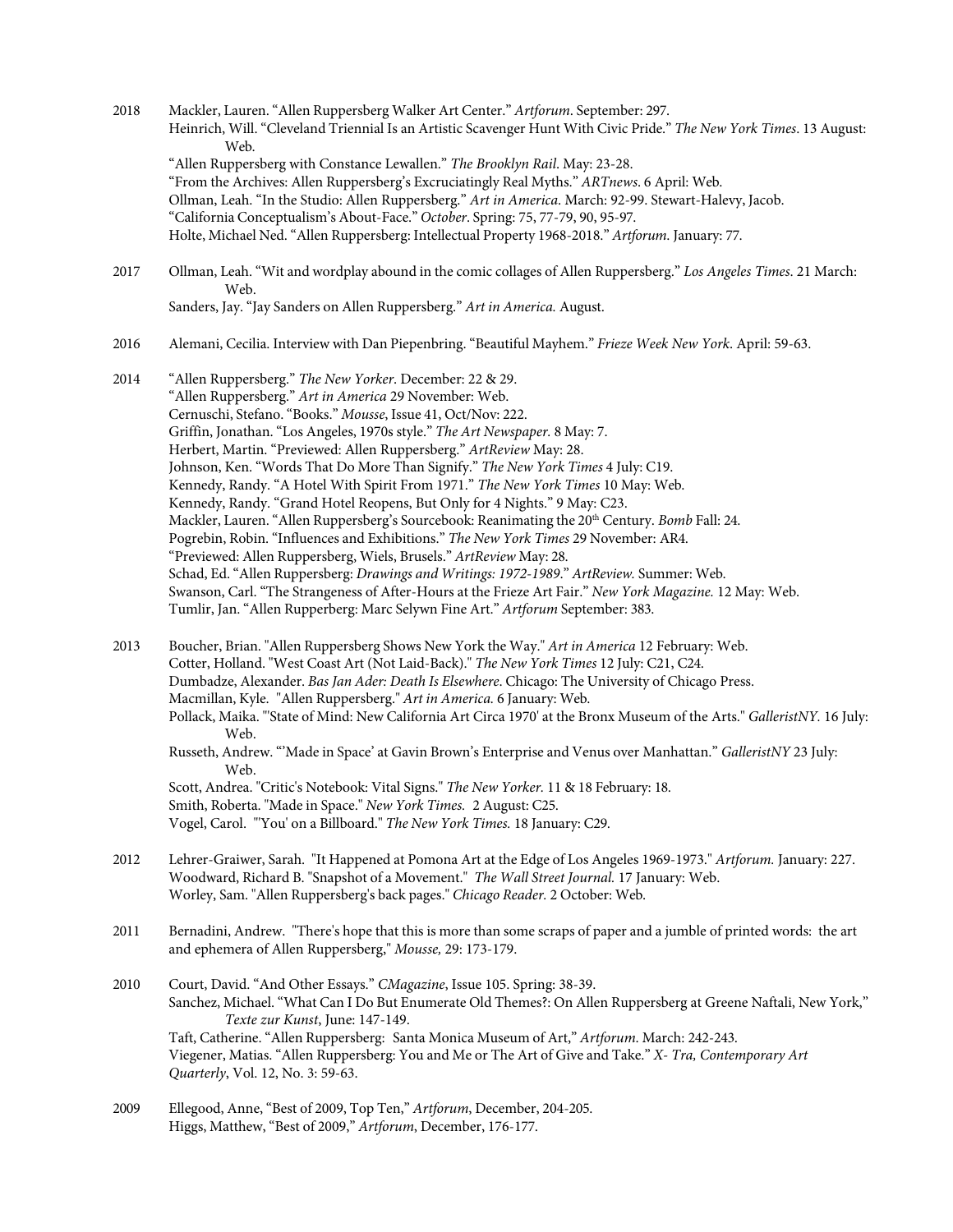Knight, Christopher, "Culture Monster: Art review: 'Allen Ruppersberg: You and Me or the Art of Give and Take' at SMMoA," *Los Angeles Times*, September 16. Kotz, Liz, "Preview: Allen Ruppersberg, Santa Monica Museum of Art," *Artforum*, September: 135. Kuzma, Marta, "Best of 2009: Books," *Artforum*, December: 78. Rosenberg, Karen, "Amsterdam as Hub for Globetrotting Conceptualists," *The New York Times*, July 21. Ruppersberg, Allen and Cheryl Donegan, interview in *Bomb Magazine*, No. 109, Fall: 80-87. Scott, Andrea K., "Critic's Notebook: Gift Economy," *The New Yorker*, May 18. Tallman, Susan. "Searchin' Every Which A-Way." *Art in America*. October: 139-145.

- 2007 Griffin, Tim. "Allen Ruppersberg Curates," *Artforum*, March 2007: 286-97, illus.
- 2006 Stanhope, Zara. "An Affair to Remember," *Photofile*, Spring 2006, Issue 78: 51-53, illus.
- 2005 Stern, Steven. "Note to Self." *Frieze*. Issue 92, June-August.
- 2004 Myers, Holly. "Erudite panorama rewards all who see it." Exhibition review.*Los Angeles Times,* 26 March 2004, Section E: 32.
- 2002 Morgan, Susan & Stark, Frances. "Allen Ruppersberg", *Afterall*, Issue 06: Cover illus., 52-69.
- 2001 Colpitt, Frances. "Allen Ruppersberg at ArtPace." *Art in America* 3, March: 140, illus. Drohojowska-Philp, Hunter."His Never-Ending Story." *Los Angeles Times Calendar,* 11 March: 4, 74. Knight, Christopher. "A Lively Conversation in Allen Ruppersberg's Ongoing 'Novel.'" *Los Angeles Times,* 23 March 2001, Section F: 24. Zellen, Jody. "Reviews: Los Angeles." *Art Papers* 25, July/August: 54.
- 2000 Cotter, Holland. "Surging into Chelsea." *The New York Times,* 21 January, Section B: 35-39. Lin, Tan. "Allen Ruppersberg," *Purple,* Summer: 304-305. Rothbart, Daniel. "Wallace Berman at Nicole Klagsbrun from Beat to Fluxus and Beyond." *NYArts* 5, January: 69. Schwabsky, Barry. "Allen Ruppersberg: Honey, I Rearranged the Collection". Christine Burgin Gallery, New York. Exhibition review, *Art On Paper* 5, May- June: 76. Slyce, John. "Allen Ruppersberg: Nothing Ever Happens." *Artext* 69, May-June: 56-61.
- 1999 "Petits livres descendant l'escalier", *Art Actuel*, November-December. "Allen Ruppersberg au FRAC-Limousin:une oeuvre plastico-littéraire", *L'Echo du Centre*, 14 October. "Le regard et la lecture en éveil au FRAC", *La Montagne–Limoges*, 4 October. "Expos: FRAC: Allen Ruppersberg," *La*  Lettre du Limousin, 4<sup>th</sup> Trimester: 43. Arnaudet, Didier. "Review: Allen Ruppersberg," *Art Press*, December. Rimanelli, David."Wallace Berman/Kenneth Goldsmith/Allen Ruppersberg," *The New Yorker*, 12 April: 12. Troncy, Eric." Ruppersberg: un artiste à la page", *Beaux-Arts,* November.
- 1998 Wahler, Marc-Olivier,"L'Hypothèse du tableau volé", October.
- 1997 "In Arcadia," Exhibition review, *Art Monthly,* September: 7-10. "Site-Specific Means Soon-to-be-Forgotten." Exhibition review, *The New York Times,* 24 August, Section H: 35. "Allen Ruppersberg/Le Magasin," *Artforum,* April: 100-101. "Erinnerungs-Spur führt auf die Skulp-Tour." *Münssterisscher Anzeiger,* Münster, 4 January. Feldman, Andrea. "A Singular Vision: Prints from Landfall Press." *MoMA Magazine,* Winter/Spring: 8-9. Ruppersberg, Allen. "Low to High." Cover illustration, *Art: Das Kunstmagazin* December. Troncy, Eric. "Spotlight: Ruppersburg, De Cointet, Stoerchle, Jan Ader." Exhibition review, *Flash Art,* January - February: 93.
- 1996 "Allen Ruppersberg/Larry Johnson." Exhibition review, *The New Yorker,* 19 February: 21-22. "Ruppersberg Opens Volumes of Narrative Possibility." Exhibition review, *Los Angeles Times,* 11 April 1996, Section F: 3. "Zur Person." *Grafschafter Nachrichten,* 8 February.
	- Archer, Michael."Reconsidering Conceptual Art." *Art Monthly,* February: 12-16. Gerstler, Amy. "Allen Ruppersberg Margo Leavin Gallery." Exhibition review, *Artforum,* Summer: 113-114.
	- Iannaccone, Carmine."Allen Ruppersberg." Exhibition review, *Art Issues,* Summer: 40.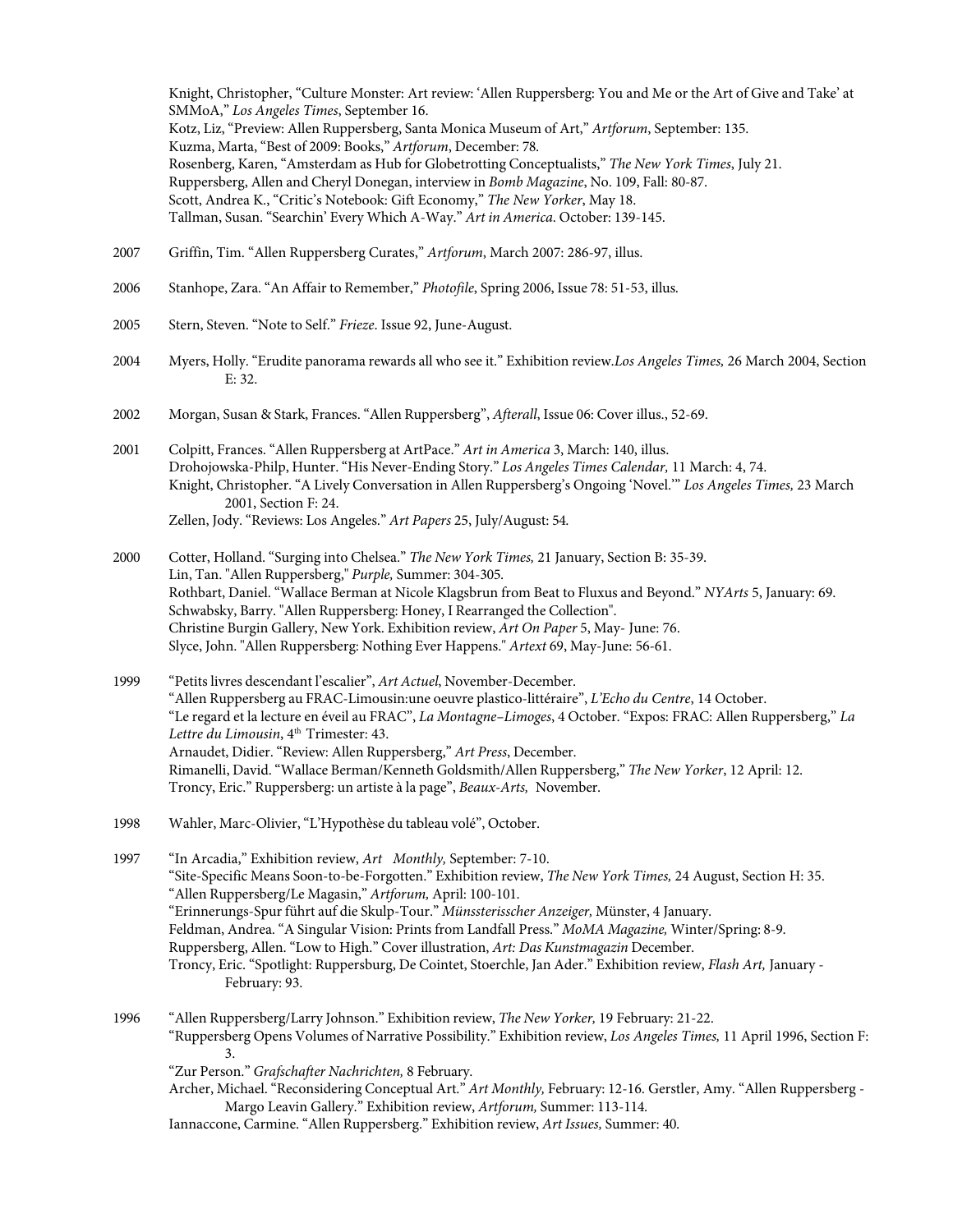Joselit, David. "Object Lessons." Exhibition review, *Art in America,* February. Kornblau, Gary. "1965-1975: Reconsidering the Object of Art." Exhibition review, *Art Issues,* January/February: 36-37. Schmerler, Sarah. "Larry Johnson + Allen Ruppersberg." Exhibition review, *Time Out/New York,* 7 February: 22.

- 1995 "Where the Elite and Popular Meet." Exhibition review, *The San Francisc Examiner,* 22 October. Bonetti, David. "Where Elite and Popular Cultures Meet." Exhibition review, *San Francisco Examiner,* 27 October. Byrne, Bridget. "The Not-So-Temporary Museum." *Los Angeles Times,* 16 October 1995, Section E: 5. Pincus, Robert L. "Three Artists Put Banality Up Against a Lively Wall." *The San Diego Union-Tribune,* 22 April. Riding, Alan. "Politics, This is Art. Art, this is Politics." Exhibition review, *The New York Times,* 10 August, Section B: 1-2.
- 1994 Cotter, Holland. Exhibition review, *The New York Times,* 22 April. Fransois, Alain-Henri. Exhibition review, *Voir,* November. Levin, Kim. "Voice Choice." Exhibition review, *The Village Voice,* 3 May. Muchnic, Suzanne. Exhibition review, *Artnews,* April 1994 Rubenstein, Raphael. Exhibition review, *Art in America,* November 1994. Teicholz, Tom. *"*Kunstler's Confessions, Princess Di's Jewish Lover. . ." Illustration, *Forward,* 17 June 1994. Tully, Judd. "Galeries de New York. . ." *Beaux Arts* June 1994.
- 1993 Gruninger-Perkins, Pamela."The Elusive Object." Exhibition catalogue, Whitney Museum of American Art, New York, 1993. Heezen, Henriette.*"*Literaire reincarnatie." Exhibition review, *Metropolis M,* August 1993. Hettig, Frank-Alexander. Exhibition review, *Forum International,* January – February 1993. Levine, Daniel. "Allen Ruppersberg." *Journal of Contemporary Art,* Fall 1993. Levin, Kim. "Voice Choice." Exhibition review, *Village Voice,* 20 April 1993. McKenna, Kristine. "Stuff Is His Middle Name." *Los Angeles Times Calendar,* 21 November 1993. McKenna, Kristine. *"*L.A. dolce vita*.",* 1993. Perkins, P.G. "The Elusive Object." Exhibition brochure, Whitney Museum of Art, New York, February - April 1993. Saltz, Jerry. "Let Us Now Praise Artist's Artists." *Art & Auction,* April 1993.

1992 Bass, Ruth. " Allen Rupperberg at Christine Burgin." Exhibition review, *Artnews,* April 1992. Exhibition review, *Arts Magazine,* March 1992. Jones, Mary. "Allen Ruppersberg's Personal Art." Exhibition review, *Coagula,* May 1992. Knight, Christopher."Focusing on Photography." Exhibition review, *Los Angeles Times,* 12 November 1992. Levine, Daniel. "Allen Ruppersberg." Interview, *Journal of Contemporary Art,* Fall 1992. Ruyters, Domeniek. "De Zaak Ruppersberg." *Metropolis M,* February 1992. Schjeldahl, Peter. "Classic Cute." Exhibition review, *Village Voice,* 18 February 1992. van Weelden, Dirk. "Allen Ruppersberg - A Different Kind of Never-Never-Land." Exhibition catalogue, De Appel Foundation, Amsterdam, 1992.

- 1991 Brayer, Marie Ange. "Allen Ruppersberg Galerie Gabrielle Maubrie, Paris." Exhibition review, *Forum International,* November – December 1991.
	- Cameron, Dan."The Accidental Spectator," Exhibition review, *Parkett* 30. Cameron, Dan. "The Immaterialists." *Art & Auction,* April 1991.
		- Curtis, Cathy. Exhibition review, *Los Angeles Times,* 19 April 1991.
		- Heartney, Eleanor. Exhibition review, *Sculpture Magazine,* January/February 1991.
		- Hugo, Joan. "Los Angeles 1970–75." Exhibition review, *Art Issues,* Summer 1991, 25.
		- Jones, Alan. "Books in Artist's Lives." *Arts,* February 1991.
		- Lauf, Cornelia. "Neon Nights." Exhibition review, *Artscribe,* November December 1991, p.84.

Mahoney, Robert. "Los Angeles 1970-75." Exhibition review, *Arts Magazine,* May 1991, 99.

Rugoff, Ralph. "Hocus Focus; Behind the Contemporary Lens." Exhibition review, *L.A. Weekly,* 10 May 1991.

Ruppersberg, Allen. Table of contents illustration, *The Paris Exhibition Review* 118, Spring 1991, p.14.

- Schjeldahl, Peter. "Cutting Hedge." *The Village Voice,* 30 April 1991.
- Troncy, Eric. "No Man's Time." Exhibition review, *Flash Art,* November 1991.
- van der Ploeg, Kees. Exhibition review, *Artefactum,* October 1991.

Wilson, William. "Famous Figures Relax with Cut, Paste." Exhibition review, *Los Angeles Times,* 25 January 1991. Zahm, Olivier. "Allen Ruppersberg - Galerie Gabrielle Maubre." Exhibition review, *Artforum,* December 1991, p.112.

- 
- 1990 Alexander, Vikky. "Allen Ruppersberg John Weber/Christine Burgin." Exhibition review, *Artscribe,* Summer 1990,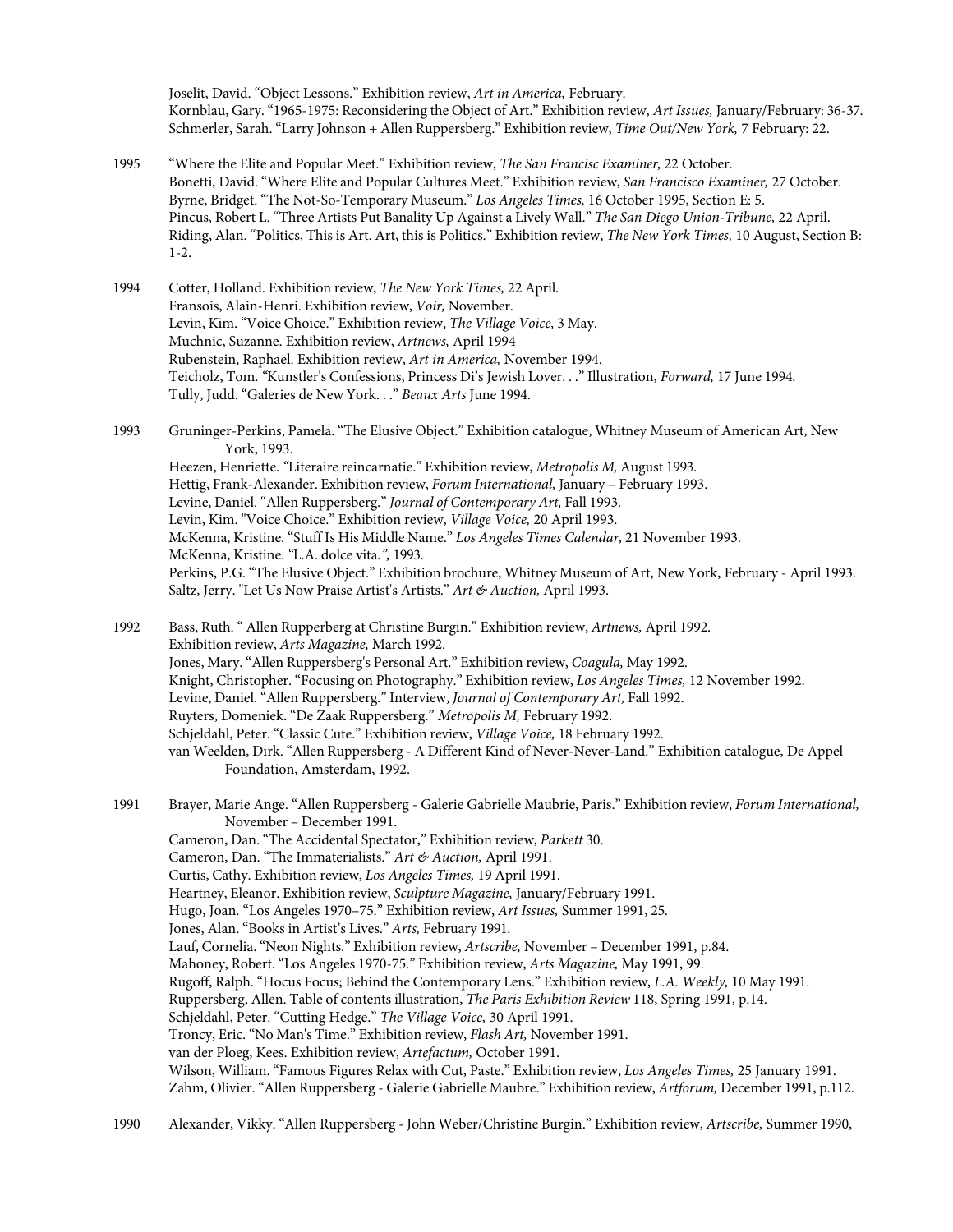p.79-80.

Exhibition review, *Art Magazine,* May 1990. Faust, Gretchen. "New York in Review." Exhibition review, *Arts Magazine,* May 1990, p.114. Jones, Alan. *"*Where's Al. Allen Ruppersberg rewrites the rules of hide-and-seek." *Arts,* March 1990, p.25-26. Levin, Kim. "Choices." *The Village Voice,* 28 February – 6 March 1990. Miller, John."Allen Ruppersberg - Christine Burgin Gallery." Exhibition review, *Artforum,* May 1990, 190. Myers, Terry. "Allen Ruppersberg - Christine Burgin Gallery." Exhibition review, *Lapiz,* May 1990.

- 1989 Fehlau, Fred. Exhibition review, *Artscribe,* January February 1989. Fehlau, Fred."Allen Ruppersberg - James Corcoran, Santa Monica." Exhibition review, *Flash Art,* January – February 1989, p.127.
- 1988 Exhibition review, *Artscribe,* Summer 1988. Gardner, Colin. *"*An investigation of cultural codings." *Los Angeles Herald Examiner,* 14 October 1988, 37. Johnson, Ken. "Allen Ruppersberg - Christine Burgin Gallery." Exhibition review, *Art in America,* April 1988. Kimmelman, Michael. "Allen Ruppersberg." Exhibition review, *New York Times*, 2 February 1988. McCormick, Carlo."Allen Ruppersberg - Christine Burgin." Exhibition review, *Artforum,* April 1988, p.142-143. Yau, John. "An artist who doesn't tell you something you already know," *Cover,* June 1988, p.9.
- 1987 Greenberg, Blue. "Contrast in Art Shows Raises Value Question." Exhibition review, *Durham Morning Herald,* 13 March 1987. Walter, John. "Ackland Exhibit." Exhibition review, *Raleigh News and Observer,* January 1987.
- 1986 Gardner, Colin. "Not with a bang, but a whisper." *Eye International,* Spring 1986. Zimmer, William. "Art." *The New York Times,* 11 May 1986.
- 1985 "Allen Ruppersberg: Escape Artist." *L.A. Weekly,* 22 March 1985. "Works by Lere and Ruppersberg at M.O.C.A." *Los Angeles Times,* 12 March 1985. "Art View." *The New York Times,* 10 March 1985. "Three M.O.C.A. Exhibits Deliver the Goods," *L.A. Reader,* 1 March 1985.
	-
	- Baker, Kenneth. "Artists Confront Corrupt Culture." *San Francisco Chronicle,* October 1985, p.11.
	- Drohojowska, Hunter. Exhibition review, *The National – Los Angeles,* 1985*.*
	- Levin, Kim. "Artwalk." *The Village Voice,* 25 October 1985.
	- Levin, Kim. "Artwalk: Allen Ruppersberg at the New Museum of Contemporary Art." Exhibition review, *Village Voice,*  22 October 1985.
	- Menzies, Neal. "The Humanity of the Ringmaster." *Art Week* 21.
	- Morgan, Susan. "Allen Ruppersberg: The Secret of Life and Deathat The New Museum." Exhibition review, *Artscribe,* December 1985 – January 1986
	- Plagens, Peter."Ruppersberg's Encyclopedia." *Art in America,* December 1985, p.85-92.
	- Powers, Bob. "Entertainment." *The Daily Reporter,* September 1985.
	- Russell, John. Exhibition review, *The New York Times,* 25 October 1985.
	- Wilson, William. "The Art Galleries." *Los Angeles Times,* 7 June 1985.
- 1984 "M.O.C.A.'s Main Gallery Devoted to a Notable Conceptual Artist." *Los Angeles Herald Examiner,* 24 February 1985.
- 1983 Knight, Christopher."Paintings Inspired by Murder and Mayhem." Exhibition review, *Los Angeles Herald Examiner,*  23 January 1983. Singerman, Howard. Exhibition review, *Artforum,* May 1983.
- 1979 Russell, John. "Allen Ruppersberg, Marian Goodman Gallery." Exhibition review, *The New York Times,* 22 February 1980. Stimson, Paul. Exhibition review, *Art in America,* September – October 1980.
- 1979 Rosenthal, Adrienne. "Fiction versus Reality." Exhibition review, *Artweek,* 10 March 1979.
- 1977 Andreae, Christopher. "Can you solve the mystery of this drawing?" *The Christian Science Monitor,* 25 October. Levin, Kim. "Los Angeles Artists." *Arts Magazine,* January. Russell, John. "Gallery View (Intimations of Catastrophe)." *The New York Times,* 20 March.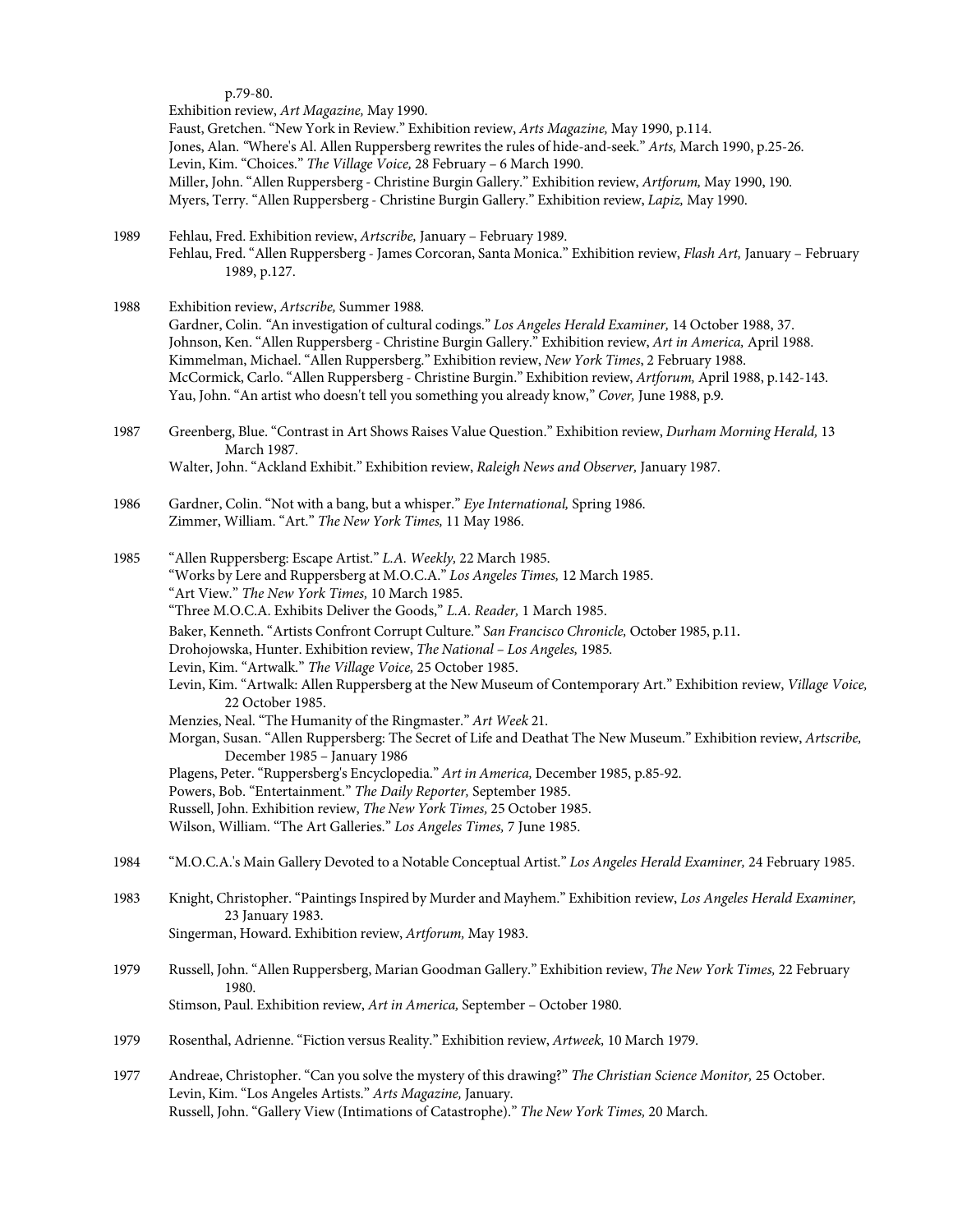- 1976 Levin, Kim. "Video Art in the Television Landscape." *LAICA Journal* XXI, January February. Levin, Kim. "Narrative Landscape on the Continental Shelf." *Arts Magazine,* October. Lewallen, Constance and Lucille Naimer "Visual and Lingual Structures." *Artweek,* 27 March 1976. Moser, Charlotte. "Houston, Surrealism and Voyeurism." *Artnews*, December. Perlmutter, Elizabeth. "Los Angeles Abstract and So Forth." *Artnews*, March 1976.
- 1975 Plagens, Peter. "Wilde About Harry." *Artforum*, April 1976, p.69-70.
- 1974 Wortz, Melinda T. "Ruppersberg's Feats." *Artweek* 17.
- 1973 Carluccio, Luiggi. "Fototgrafia." Panorama, 4 October. Winer, Helen. "Scenariod/Documents/Images II." Art in America, May – June: 69-71.
- 1972 Davis, Douglas. "The Magic of Raw Life: New Photography." *Newsweek*.
- 1971 Wilson, William. "Al's Grand Hotel." *Los Angeles Times*, 30 May. Winer, Helen. "How Los Angeles Looks Today." *Studio International*, October.
- 1970 "Three Artists in Museum Spotlight." *Los Angeles Times*, 5 October. Plagens, Peter. "Los Angeles: Allen Ruppersberg, Pasadena Art Museum." *Artforum*, December: 86-87. Sharp, Willoughby."Outsiders: Baldessari, Jackson, O'Shea, Ruppersberg." *Arts,* Summer 1970. Terbell, Melinda. "Reports and Reviews: California, Los Angeles." *Arts Magazine,* December – January 1971.
- 1969 Garver, Thomas. "Los Angeles." Exhibition review, *Artforum,* Summer 1969. Plagens, Peter."557,087." Exhibition review, *Artforum,* November 1969.

#### **AWARDS**

| 2004-05 | Best Exhibition of Art Using the Internet, The New Five-Foot Shelf (Web Project) with Dia Center Artists; |
|---------|-----------------------------------------------------------------------------------------------------------|
|         | Web Projects                                                                                              |
| 1997    | Guggenheim Fellowship                                                                                     |
|         | Laurenz-Hans Foundation                                                                                   |
| 1987    | Award in the Visual Arts, South Eastern Center for Contemporary Arts                                      |
| 1982    | National Endowment in the Arts                                                                            |
| 1977    | Solomon R. Guggenheim Museum, Theodoran Award                                                             |
| 1976    | National Endowment for the Arts                                                                           |
| 1975    | Change, Inc.                                                                                              |
|         |                                                                                                           |

### **SELECTED PUBLIC COLLECTIONS**

Addison Gallery of American Art, Andover, MA Art Institute of Chicago, Chicago, IL Berkeley Art Museum, University of California, Berkeley, CA Cleveland Art Museum, OH Collection of The University of Chicago Booth School of Business, Chicago, IL Denver Art Museum, Denver, CO Foundation de Appel, Amsterdam, The Netherlands Grunwald Center for Graphic Arts, University of California, Los Angeles, CA Hessel Museum of Art, Annandale-on-Hudson, NY Lannan Foundation, Santa Fe, NM Le Fonds Régional d'Art Contemporain Centre, Orleans, France Le Fonds Régional d'Art Contemporain Limosin, Limoges, France Le Fonds Régional d'Art Contemporain Nord Pas de Calais, Dunkerque, France Le Fonds Régional d'Art Contemporain Poitou-Charentes, Angoulê me, France Los Angeles County Museum of Art, Los Angeles, CA Metropolitan Museum of Art, New York, NY